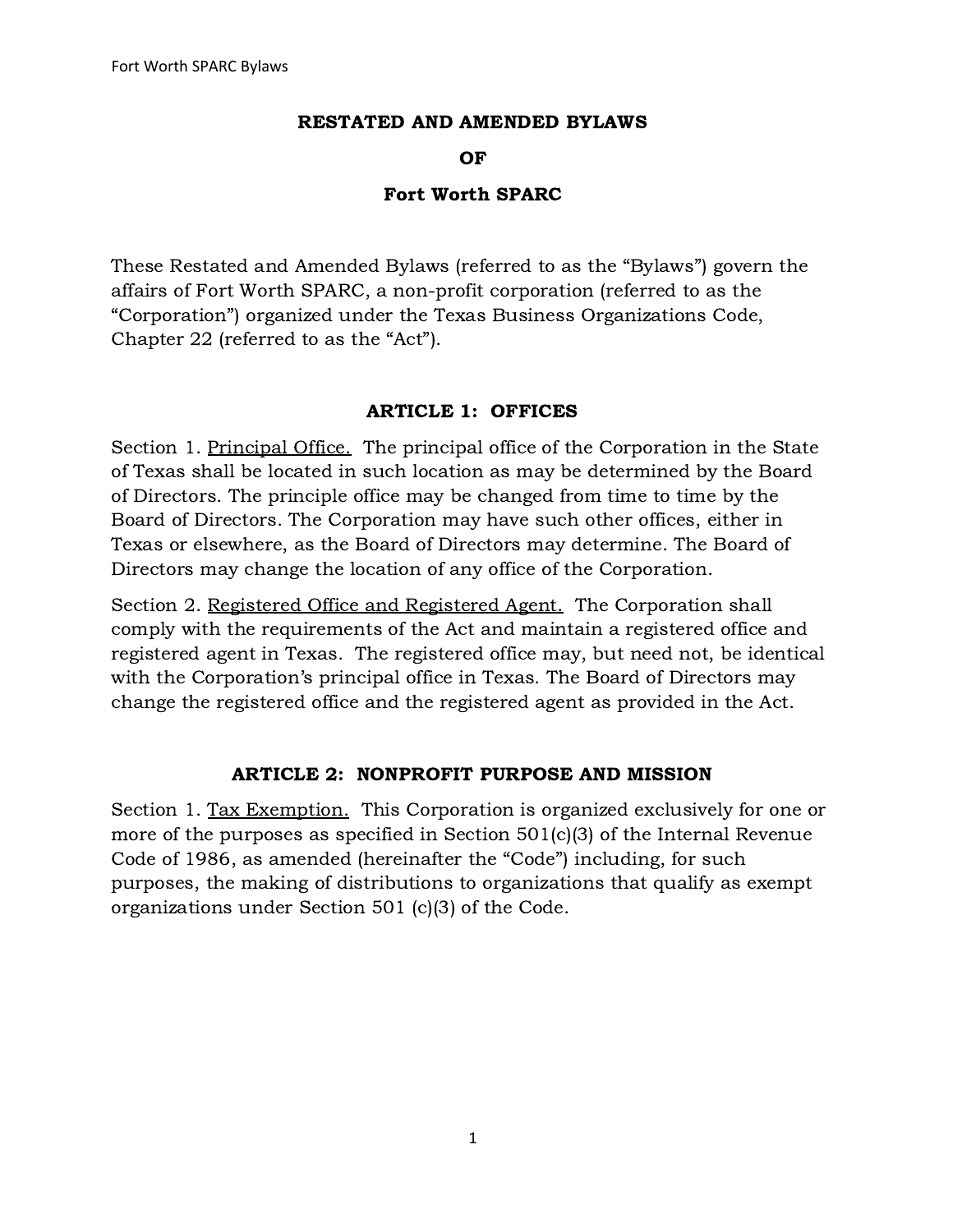Section 2. Purpose. Specifically, but not by limitation, the exempt purposes and objectives of the Corporation are as set forth in the Corporation's Certificate of Formation adopted by the Board of Directors and filed with the Texas Secretary of State, being: To provide quality children's afterschool education programs that promote intellectual, creative and healthy development in the Fort Worth and Tarrant County, Texas area, and to foster and lead children to become educated, engaged, and productive citizens.

These charitable, educational, and religious purposes of the Corporation are intended to strengthen afterschool programs through advocacy, resources and collaboration with individuals, businesses and governmental stakeholders.

Section 3. Mission. Fort Worth SPARC will strengthen after-school programs through advocacy, resources and collaboration.

## ARTICLE 3: MEMBERS AND DIRECTORS

Section 1. Members. The Corporation shall have no members.

Section 2. Management. The Board of Directors shall manage the affairs of the Corporation.

Section 3. Number, Qualifications, and Tenure of Directors. The powers of the Corporation shall be exercised by or under the authority of, and the property, business and affairs of the Corporation shall be managed under the direction of a board of not less than three (3) and not more than thirteen (13) Directors, as may be determined by the Board of Directors from time to time, provided that the number of Directors shall not be decreased to less than three (3) and that no decrease in the number of Directors shall have the effect of shortening the term of any incumbent director. The president and each officer shall count towards the minimum and maximum number of directors allowed under this provision, unless determined otherwise by the Board of Directors. Each Director shall serve for a term of two (2) years. The Board may stagger the terms of the Directors in any manner deemed appropriate by the Board.

Section 4. Nomination of Directors. The directors may nominate and elect the successor Directors. At any meeting at which the election of a Director occurs a Director may nominate a person with the second of any other Director. In addition to nominations made at meetings, a nominating committee may consider nominees.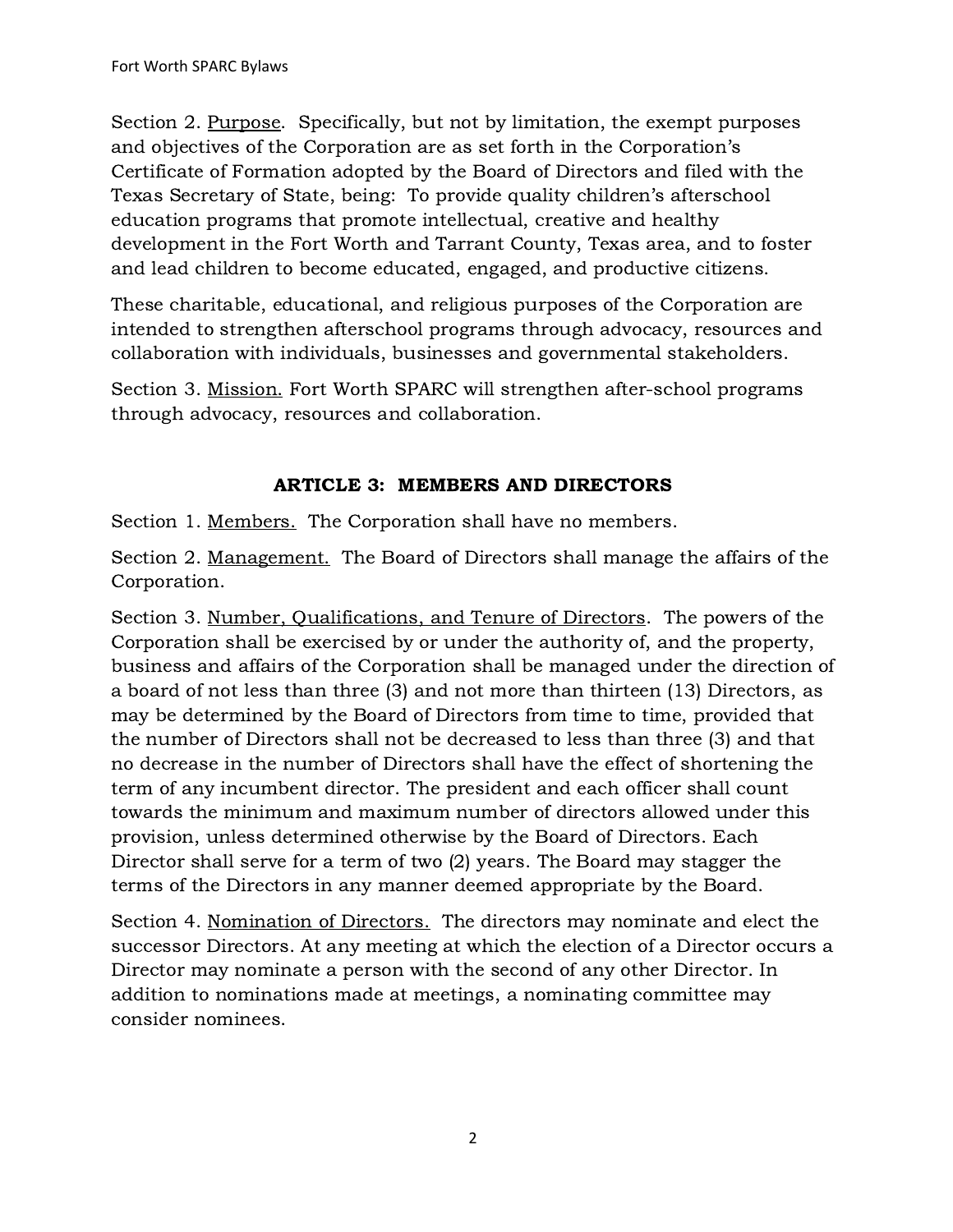Section 5. Election of Directors. A person who meets any qualification requirements to be a Director and who has been duly nominated may be elected as a Director. Directors shall be elected by the vote of the Board of Directors. Directors shall be elected at the annual meeting of the Board of Directors, unless otherwise determined by the Board. Each Director shall hold office until a successor is elected and qualified. A Director may be elected to succeed himself or herself as Director.

Section 6. Vacancies. Vacancies on the Board of Directors shall exist upon: (a) the death, resignation, or removal of any Director; (b) an increase in the authorized number of Directors; or (c) the failure of the Directors to elect the full authorized number of Directors to be voted for at any annual, regular, or special meeting of the Board of Directors at which any Director is to be elected. The Board of Directors may declare the office of a Director vacant if a court adjudges the Director incompetent, is convicted of a crime involving moral turpitude, or does not accept the office of Director, as prescribed by the Board such as acceptance in writing or by attending a meeting of the Board of Directors, within thirty (30) days notice of election. Any vacancy occurring in the Board of Directors, and any director position to be filled due to an increase in the number of directors, shall be filled by the Board of Directors (subject, however, to the limitations set forth in the Act). A vacancy is filled by the affirmative vote of a majority of the remaining Directors, even if it is less than a quorum of the Board of Directors, or if it is a sole remaining director. A Director elected to fill a vacancy shall be elected for the unexpired term of the predecessor in office. Vacancies reducing the number of Directors to less than three (3) shall be filled before the transaction of any other business.

Section 7. Annual Meeting. The annual meeting of the Directors shall be held before the first day of the Corporation's next fiscal year or soon as thereafter as practicable. At the annual meeting, the Board of Directors shall elect or appoint Directors as needed to fill vacancies or expired terms, elect officers for the next fiscal year, and consider such other business as may come before the Board.

Section 8. Regular Meetings. The Board of Directors shall hold a minimum of four (4) regular meetings a year. Regular meetings of the Corporation shall be held in the months of September, which shall be the Annual meeting, October, January, and April, date and time to be established by the Board at the annual meeting. Five (5) days notice shall be given if change of date is needed. Notification shall be through the regular channels of communication.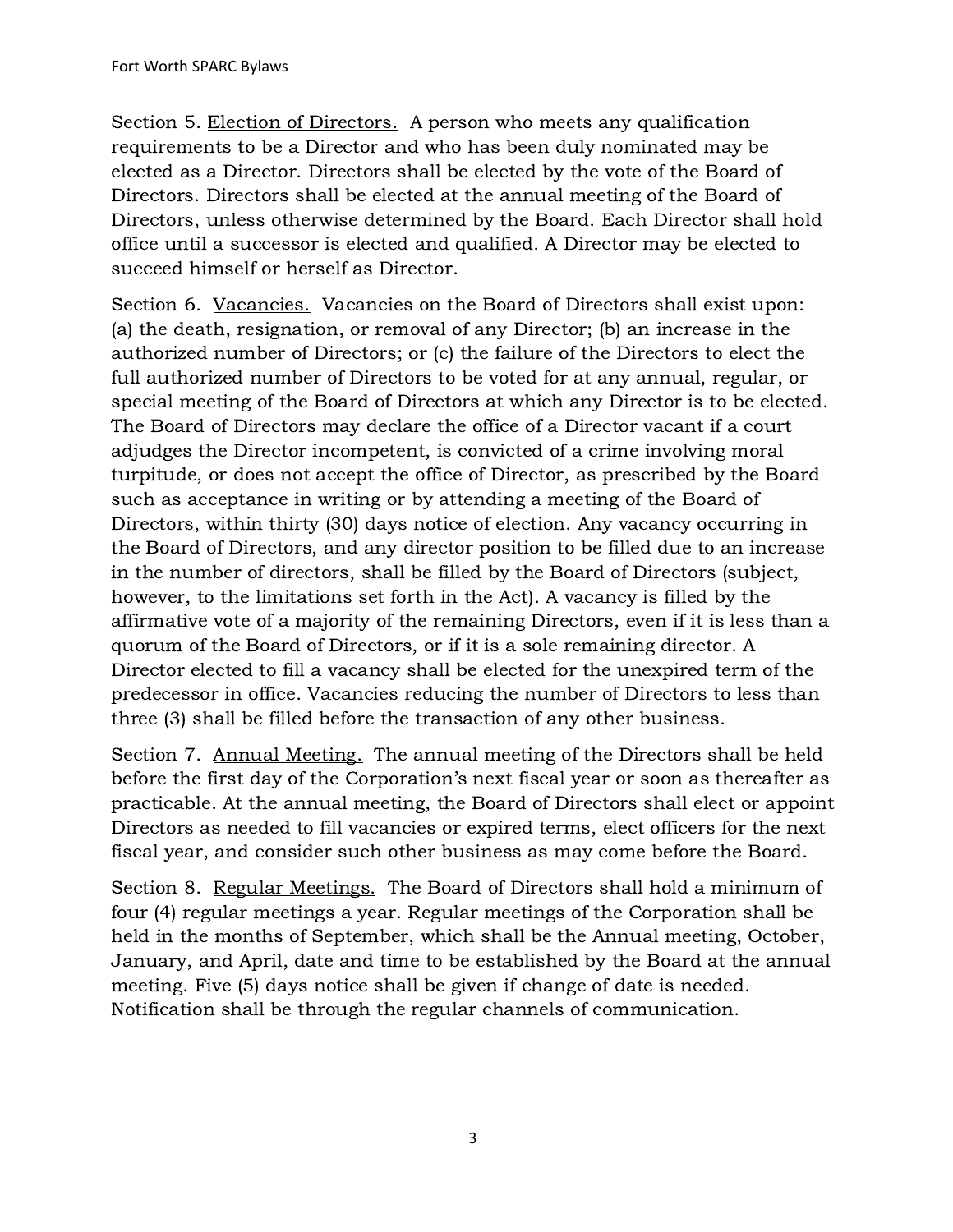Section 9. Special Meetings. Special meetings of the Board of Directors may be called by or at the request of the president or any two Directors. A person or persons authorized to call special meetings of the Board of Directors may fix any place within Texas as the place for holding a special meeting. The person or persons calling a special meeting shall notify the secretary of the information required to be included in the notice of the meeting. The secretary shall give notice to the Directors as required in the Bylaws.

Section 10. Action by Consent of Board Without Meeting. An action may be taken without a meeting if a written consent, stating the action to be taken, is signed by the number of Directors or committee members necessary to take that action at a meeting at which all of the Directors or committee members are present and voting. The consent must state the date of each Director's or committee member's signature. Such consent may be given individually or collectively. Prompt notice of the taking of an action by Directors or a committee without a meeting by less than unanimous written consent shall be given to each Director or committee member who did not consent in writing to the action.

Section 11. Notice. Written or printed notice (including electronic mail) of the annual meeting and any regular meeting of the Board of Directors shall be delivered to each Director not less than ten (10) days and not more than sixty (60) days before the date of the meeting. Written or printed notice (including electronic mail) of any special meeting of the Board of Directors shall be delivered to each director not less than five (5) days (if by mail) or not less than three (3) days (if by electronic mail) and not more than thirty (30) days before the date of the special meeting. The notice shall state the place, day, and time of the special meeting, who called the special meeting, and the purpose or purposes for which the special meeting is called.

Section 12. Quorum. A majority of the number of Directors then in office shall constitute a quorum for the transaction of business at any meeting of the Board of Directors. The Directors present at a duly called or held meeting at which a quorum is present may continue to transact business even if enough Directors leave the meeting so that less than a quorum remains. However, no action may be approved without the vote of at least a majority of the number of Directors required to constitute a quorum. If a quorum is present at no time during a meeting, a majority of the Directors present may adjourn and reconvene the meeting one time without further notice. A Director present by proxy at a meeting may not be counted toward a quorum.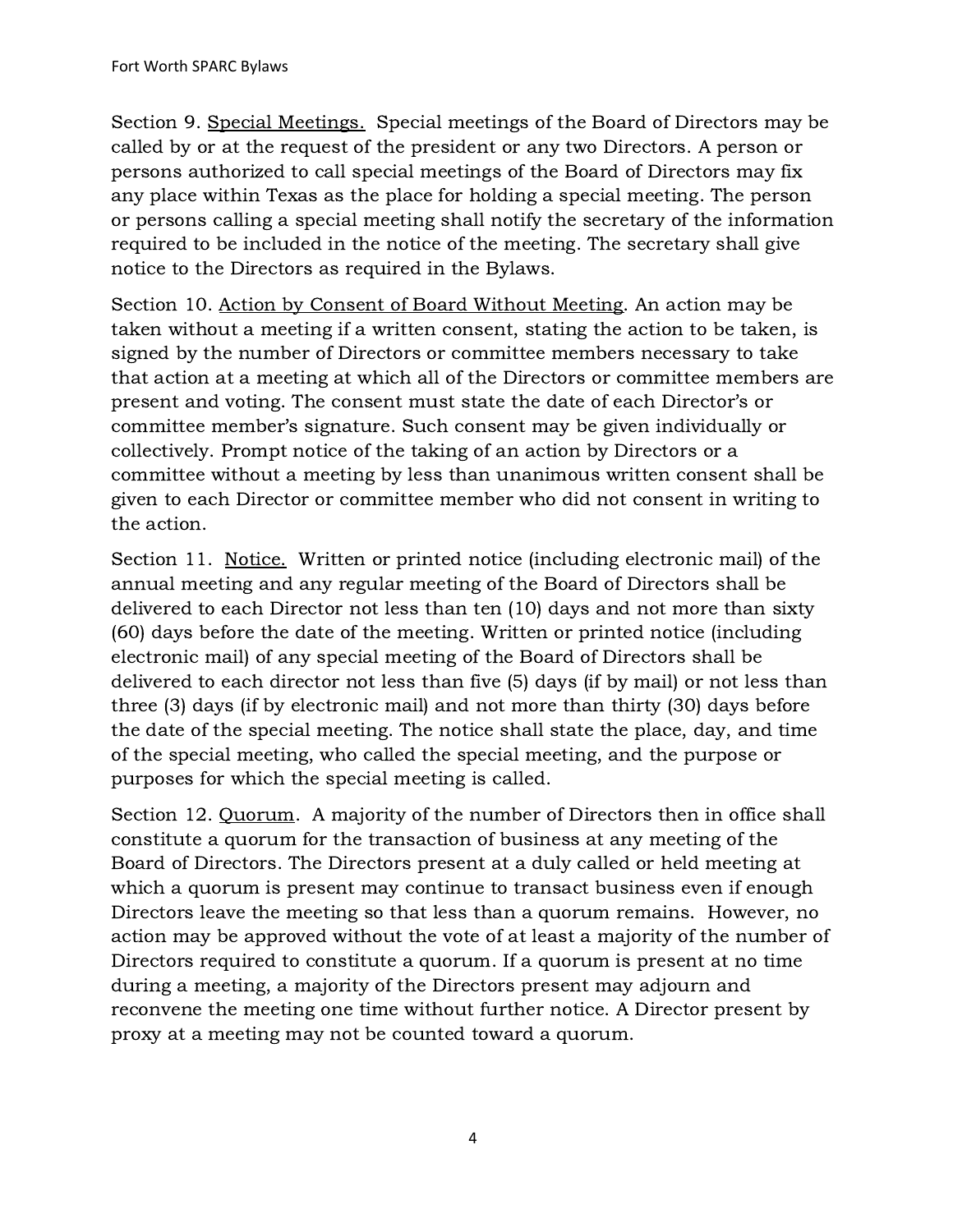Section 13. Conduct of Meetings. At every meeting of the Board of Directors, and unless determined otherwise by the Board of Directors, the President of the Corporation, shall preside, and if not, the Vice President. The Secretary of the Corporation shall act as Secretary of the Board of Directors. When the Secretary is absent from any meeting, the President, or the person presiding, may appoint any person to act as Secretary of the meeting.

Section 14. Powers of Board of Directors. In addition to the powers and authorities expressly conferred by these Bylaws upon them, the Board may exercise all such powers of the Corporation and do all such lawful acts and things as are not directed or required to be exercised or done by statute, the Articles of Incorporation, or these Bylaws.

Section 15. Duties of Directors. Directors shall discharge their duties, including any duties as committee members, in good faith, with ordinary care, and in a manner they reasonably believe to be in the best interest of the Corporation. Ordinary care is care that ordinarily prudent persons in similar positions would exercise under similar circumstances. In the discharge of any duty imposed or power conferred on Directors, they may in good faith rely on information, opinions, reports, or statements, including financial statements and other financial data, concerning the Corporation or another person that were prepared or presented by a variety of persons, including officers and employees of the Corporation, professional advisors or experts such as accountants or attorneys. A Director is not relying in good faith if the Director has knowledge concerning a matter in question that renders reliance unwarranted.

Directors are not deemed to have the duties of trustees of a trust with respect to the Corporation or with respect to any property held or administered by the Corporation, including property that may be subject to restrictions imposed by the donor or transferor of the property.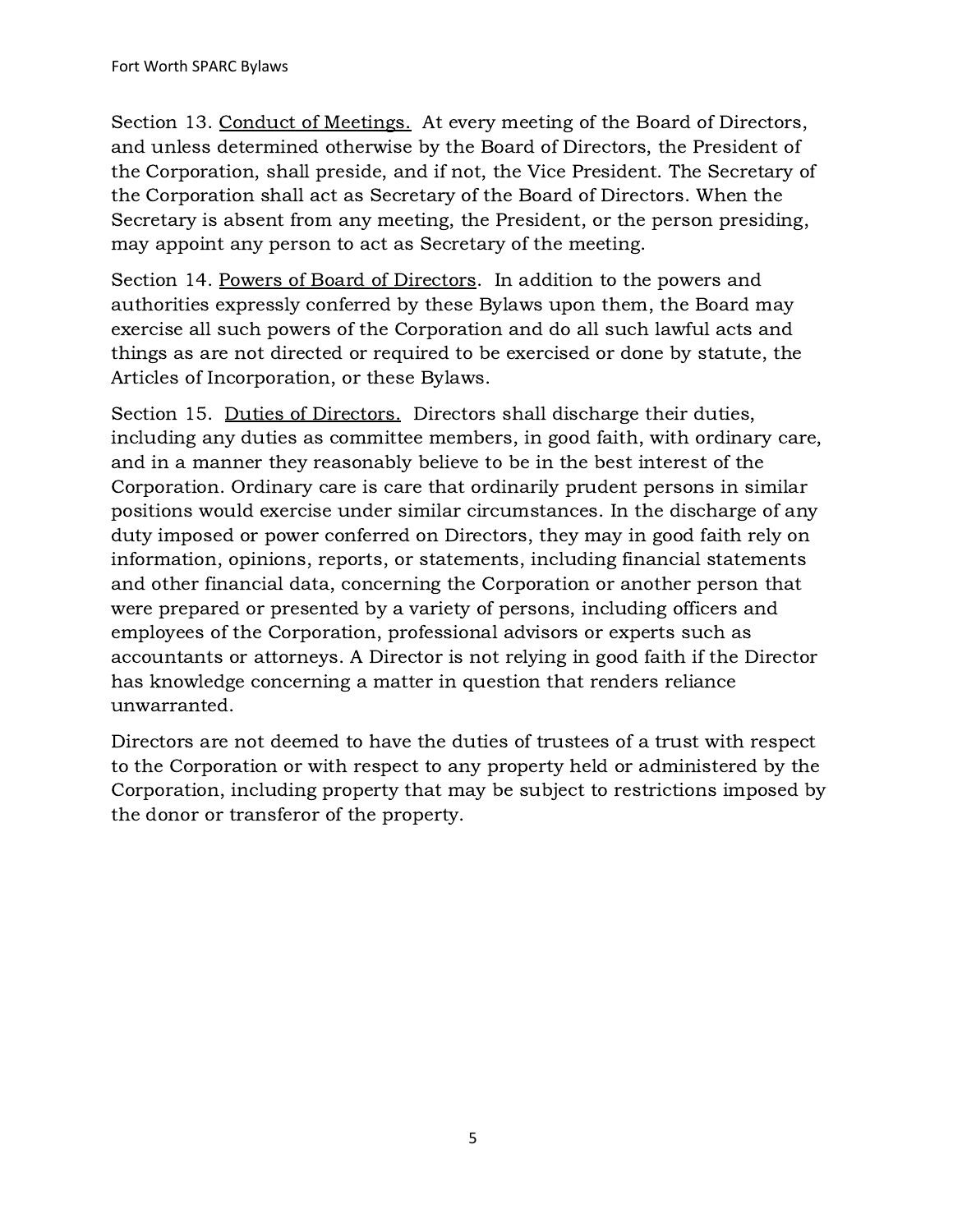Section 16. Duty to Avoid Improper Distributions. Directors who vote for or assent to improper distributions, are jointly and severally liable to the Corporation for the value of improperly distributed assets, to the extent that debts, obligations, and liabilities of the Corporation are not thereafter paid and discharged. Any distribution made when the Corporation is insolvent, other than in payment of corporate debts, or any distribution that would render the Corporation insolvent is an improper distribution. A distribution made during liquidation without payment and discharge of or provision for all known debts, obligations, and liabilities, is also improper. Directors participating in a Board meeting at which the improper action is taken are presumed to have assented, unless they dissent in writing. The written dissent must be filed with the Secretary before adjournment or mailed to the Secretary by registered mail or electronic mail immediately after adjournment.

A Director is not liable if, in voting for or assenting to a distribution, the Director (1) relies in good faith and with ordinary care on information, opinions, reports, or statements, including financial statements and other financial data, prepared or presented by one or more officers or employees of the Corporation; legal counsel, public accountants, or other persons as to matters the Director reasonably believes are within the person's professional or expert competence; or a committee of the Board of Directors of which the Director is not a member; (2) while acting in good faith and with ordinary care, considers the assets of the Corporation to be at least that of their book value; or (3) in determining whether the Corporation made adequate provision for payment, satisfaction, or discharge of all of its liabilities and obligations, relied in good faith and with ordinary care on financial statements or other information concerning a person who was or became contractually obligated to satisfy or discharge some or all of these liabilities or obligations. Furthermore, Directors are protected from liability if, in the exercise of ordinary care, they acted in good faith and in reliance on the written opinion of an attorney for the Corporation.

Directors who are held liable for an improper distribution are entitled to contribution from persons who accepted or received the improper distributions knowing they were improper. Contribution is in proportion to the amount received by each such person.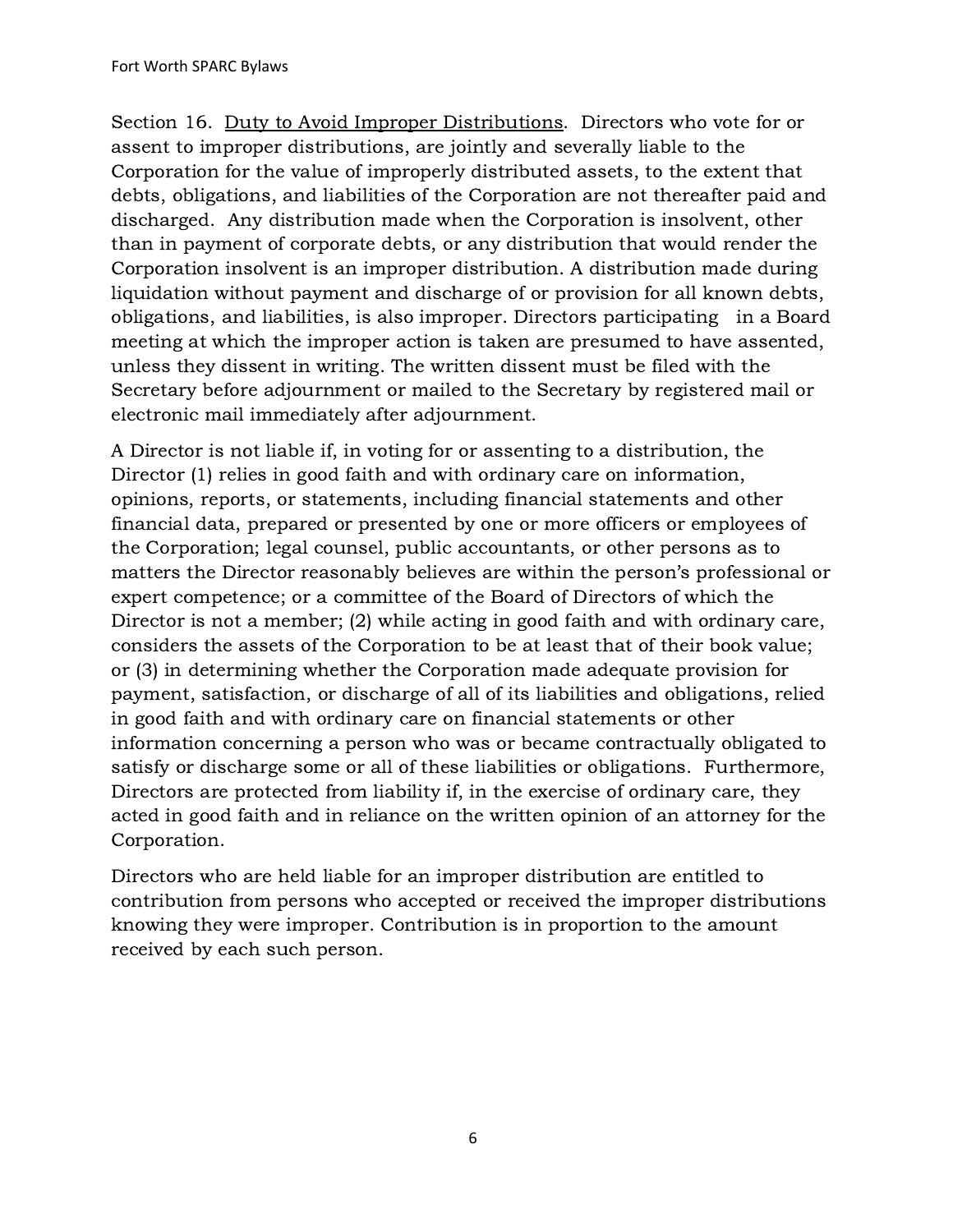Section 17. Delegation of Duties. Directors are entitled to select advisors and delegate duties and responsibilities to them, such as the full power and authority to purchase or otherwise acquire stocks, bonds, securities, and other investments on behalf of the Corporation; and to sell, transfer, or otherwise dispose of the Corporation's assets and properties at a time and for a consideration that the advisor deems appropriate. The Directors have no liability for actions taken or omitted by the advisor if the Board of Directors acts in good faith and with ordinary care in selecting the advisor. The Board of Directors may remove or replace the advisor, with or without cause.

Section 18. Actions of Board of Directors. The Board of Directors shall try to act by consensus. However, the vote of a majority of directors present and voting at a meeting at which a quorum is present shall be sufficient to constitute the act of the Board of Directors unless the act of a greater number is required by law or the Bylaws. A Director who is present at a meeting and abstains from a vote is considered to be present and voting for the purpose of determining the decision of the Board of Directors. For the purpose of determining the decision of the Board of Directors, a Director who is represented by proxy in a vote is considered present.

 Section 19. Presumption of Assent. When the Board of Directors votes on anything, all Directors shall be deemed to have voted for the action, unless his or her dissent is specifically noted in the minutes. If the secretary of the meeting refuses to note his or her dissent in the minutes, the dissenting Director shall mail, using certified or registered mail, his or her dissent to the Secretary of the Corporation within one business day after Board of Directors adjourned the meeting.

Section 20. Proxies. A Director may vote by proxy executed in writing by the Director. No proxy shall be valid after three (3) months from the date of its execution. A Director present by proxy at a meeting may not be counted toward a quorum. (Section 12 above)

Section 21. Compensation. Directors may not receive salaries for their services as a director. A Director may be reimbursed expenses incurred by him or her to attend a Corporation's meeting or for other expense incurred in performing his or her duties as a Director.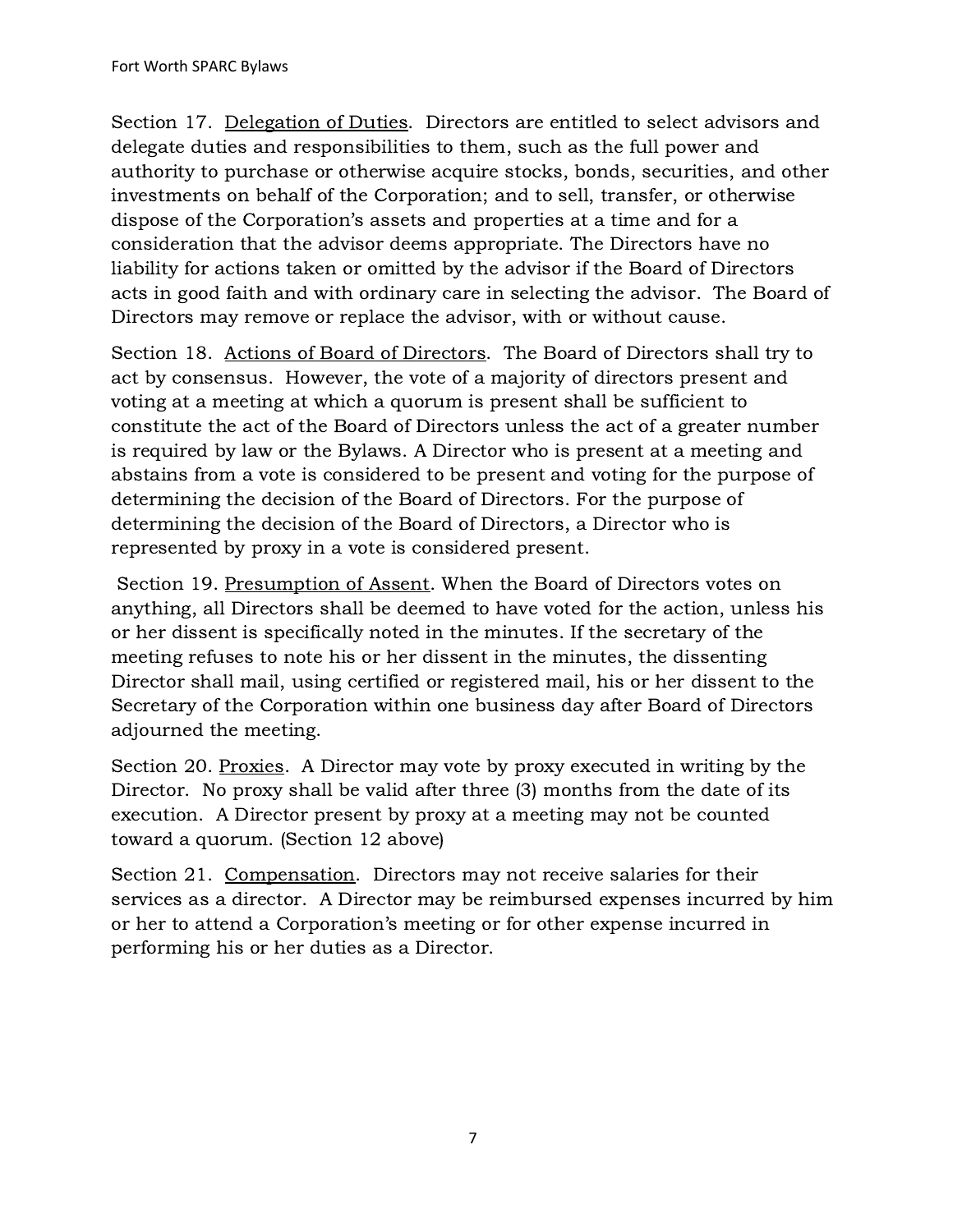Section 22. Resignation and Removal of Directors. Resignations are effective upon receipt by the Secretary (or receipt by the President or other officer if the Secretary is resigning) of written notification or a later date if provided in the written notification. One or more Directors may be removed at a meeting called for that purpose, with or without cause, by majority vote of the entire Board. If a Director fails to attend three consecutive meetings of the Board, the Board shall evaluate the Director's contribution to the work of the Corporation, his or her reasons for not attending the meetings, as well as any other relevant factors, and if it appears to be in the best interest of the Corporation, may declare the position vacant.

Section 23. Advisory Directors. The Board of Directors may elect advisory directors as they see fit. The Advisory Directors shall not have a vote, but may attend all Board of Director meeting and participate in the discussion like the regular directors, unless determined otherwise by the Board.

# ARTICLE 4: OFFICERS and THEIR ELECTION AND DUTIES

Section 1. Officer Positions. The officers of the Corporation shall be a President, a Secretary, a Treasurer and one Vice President. The Board of Directors may create additional officer positions, define the authority and duties of each such position, and elect or appoint persons to fill the positions. The same person may hold any two or more offices, except the same person shall not simultaneously hold the offices of President and Secretary.

Section 2. General Duties. All officers and agents of the Corporation, as between themselves and the Corporation, shall have such authority, perform such duties and manage the Corporation as may be provided in these Bylaws or as may be determined by resolution of the Board of Directors not inconsistent with these Bylaws.

Section 3. Election and Term of Office. The Board of Directors at its regular annual meeting shall elect the officers of the Corporation. If the election of officers is not held at this meeting, the election shall be held as soon thereafter as conveniently possible. Each officer shall hold office until a successor is duly selected and qualified. An officer may be elected to succeed himself or herself in the same office.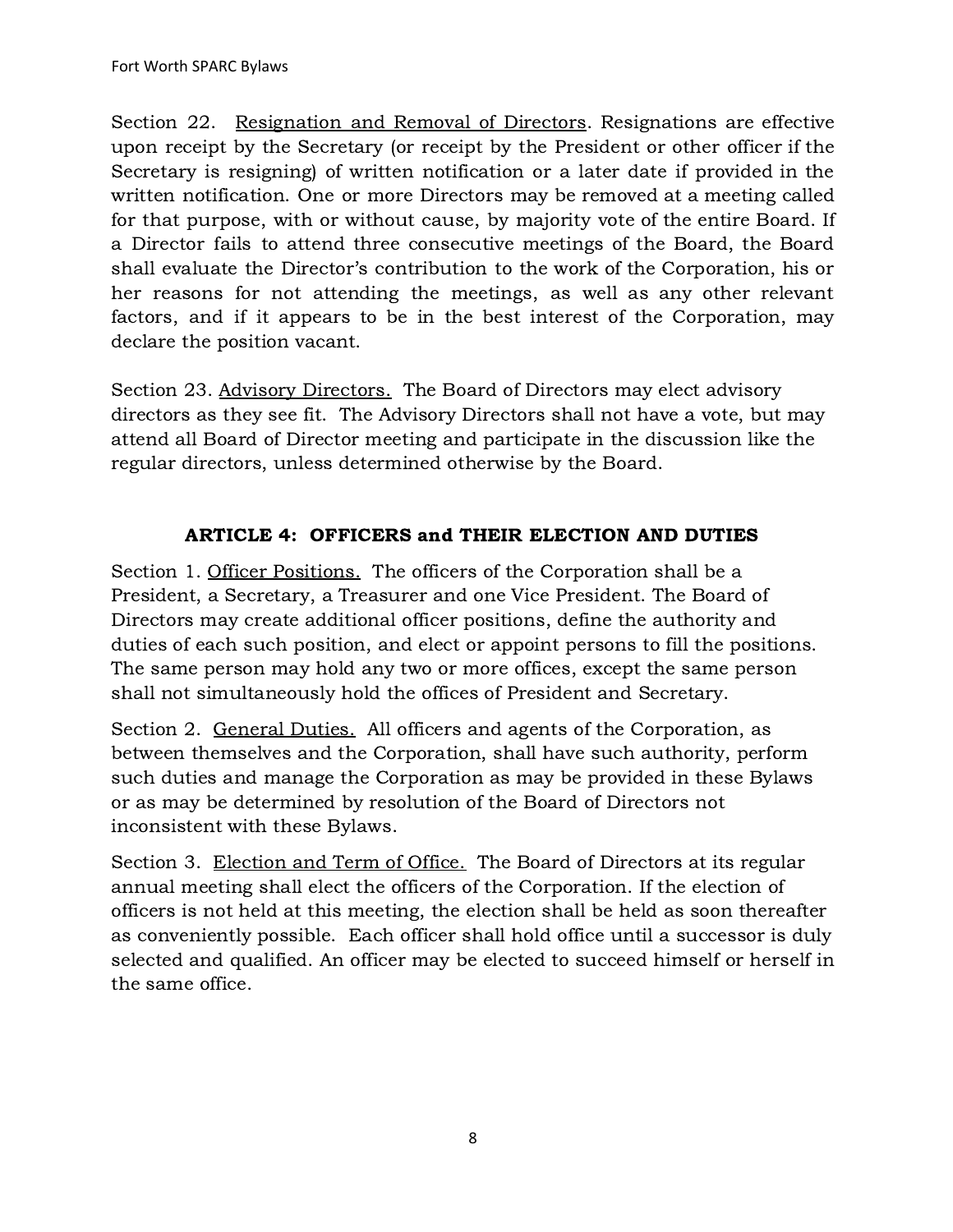Section 4. Removal. The Board of Directors, with or without good cause, may remove any officer elected or appointed by the Board of Directors. The removal of an officer shall be without prejudice to the contract rights, if any, of the officer. An officer may be removed by the affirmative majority vote of the Board of Directors.

Section 5. Resignation. Any officer may resign at any time by giving written notice to the Board of Directors, the President or the Secretary. Such resignation shall take effect at the time specified in the notice, and, unless otherwise specified in the notice, the acceptance of such resignation shall not be necessary to make it effective. Such resignation shall be without prejudice to the contract rights, if any, of the Corporation.

Section 6. Vacancies. The Board of Directors may fill the vacancy in any office for the unexpired portion of that officer's term.

#### DUTIES

Section 7. President. The President shall:

- a. coordinate the work of the officers and committees of the Corporation in order that the Purpose and Mission may be promoted;
- b. confirm that a quorum is present before conducting any business at any meeting of the Corporation;
- c. preside at all meetings of the Corporation;
- d. appoint chairs of special committees, subject to approval of the Board;
- e. be authorized to sign contracts, deeds, mortgages, bonds, or other instruments that have been approved by the Board;
- f. however, the President may not execute instruments on behalf of the Corporation if this power is expressly delegated to another officer or agent of the Corporation by the Board of Directors, the Bylaws, or statute.
- g. be listed as the principal officer and be authorized to sign tax documents;
- h. The president shall be a member ex-officio of all committees.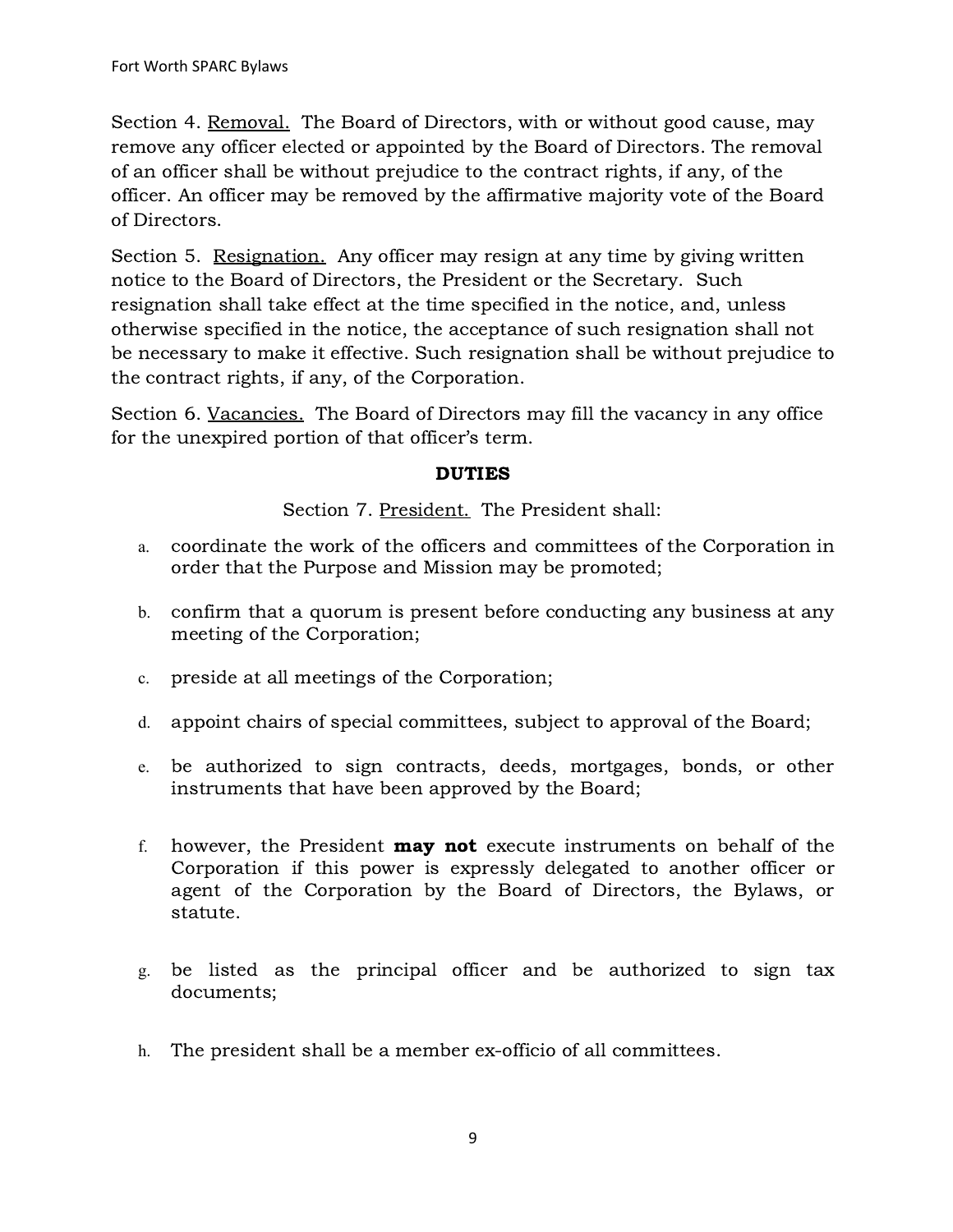i. perform other duties prescribed by the Board of Directors and all duties incident to the office of President.

Section 8. Vice President. When the President is absent, is unable to act, or refuses to act, a Vice President may perform the duties of the President. When a Vice President acts in place of the President, the Vice President shall have all the powers of and be subject to all the restrictions upon the President. If there is more than one Vice President, the Vice Presidents shall act in place of the President in the order of the votes received when elected. A Vice President shall perform other duties as assigned by the President or Board of Directors.

Section 9. Treasurer. The Treasurer shall:

- a. Have charge and custody of and be responsible for all funds and securities of the Corporation.
- b. Receive and give receipts for moneys due and payable to the Corporation from any source.
- c. Deposit all moneys in the name of the Corporation in banks, trust companies, or other depositories as provided in the Bylaws or as directed by the Board of Directors, the CEO or the President.
- d. Write checks and disburse funds to discharge obligations of the Corporation.
- e. Maintain the financial books and records of the Corporation.
- f. Prepare financial reports at least quarterly.
- g. Perform other duties as assigned by the President or by the Board of Directors.
- h. If required by the Board of Directors, give a bond for the faithful discharge of his or her duties in a sum and with a surety as determined by the Board of Directors.
- i. Perform all the duties incident to the office of Treasurer.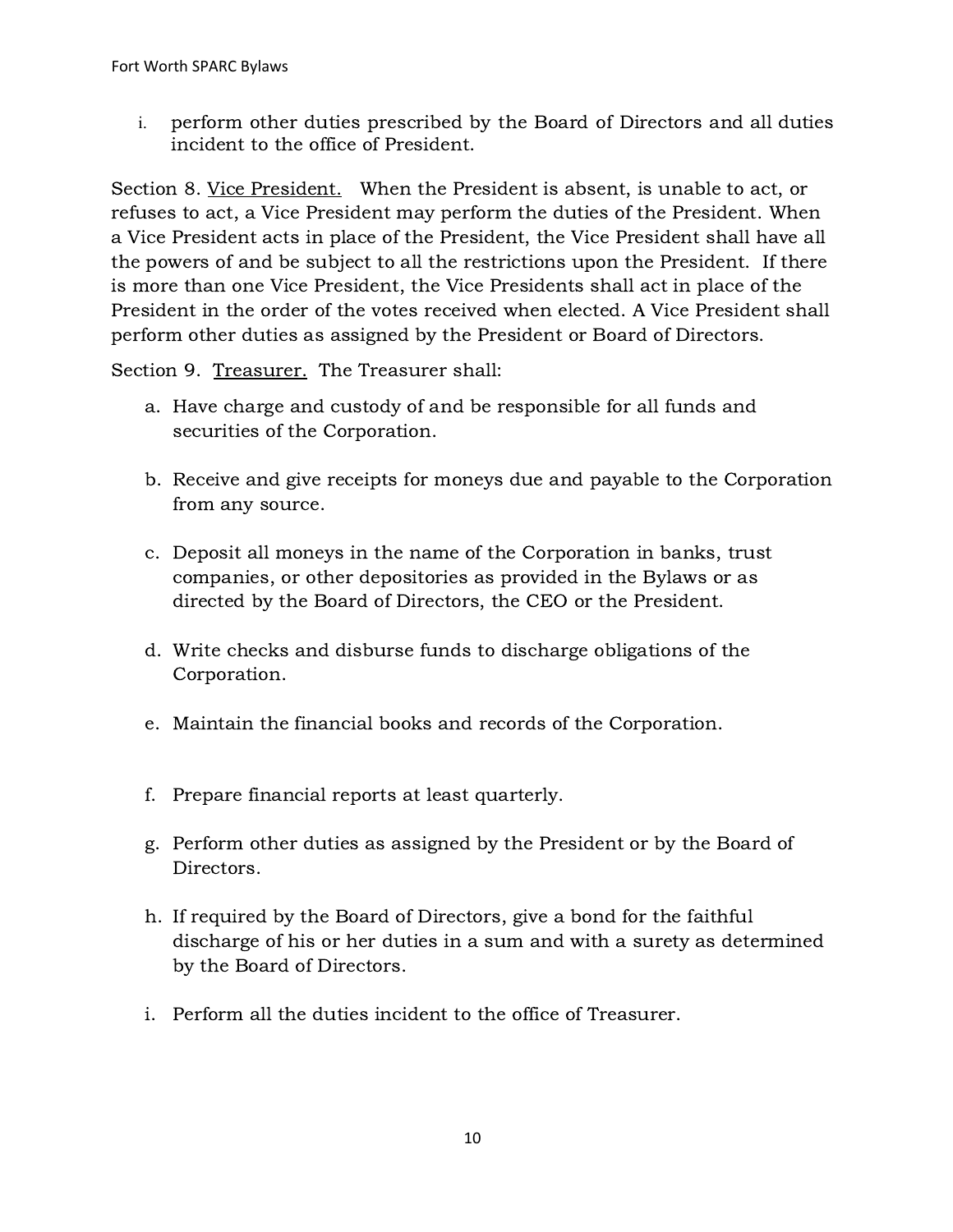Section 10. Secretary. The Secretary shall:

- a. Give all notices as provided in the Bylaws or as required by law.
- b. keep an accurate record of attendance at Board meetings.
- c. Take minutes of the meetings of the members and of the Board of Directors and keep the minutes as part of the corporate records.
- d. have a current copy of the bylaws.
- e. Maintain custody of the corporate records and of the seal of the Corporation.
- f. Affix the seal of the Corporation to all documents as authorized.
- g. maintain the records retention policy.
- h. Keep a register of the mailing address of each Director, officer, and employee of the Corporation.
- i. maintain the adopted ethics/conflict of interest policy as signed by the current executive board members.
- j. Perform duties as assigned by the President or by the Board of Directors.
- k. Perform all duties incident to the office of Secretary

Section 11. Disallowed Payments. Any payments made to an officer of the Corporation such as a salary, commission, bonus, interest or rent, or expense reimbursement incurred by him, which is disallowed in whole or in part as an acceptable expense by the Internal Revenue Service, shall be reimbursed by such officer to the Corporation to the full extent of such disallowance. It shall be the duty of the Directors, as a Board, to enforce payment of each such amount disallowed.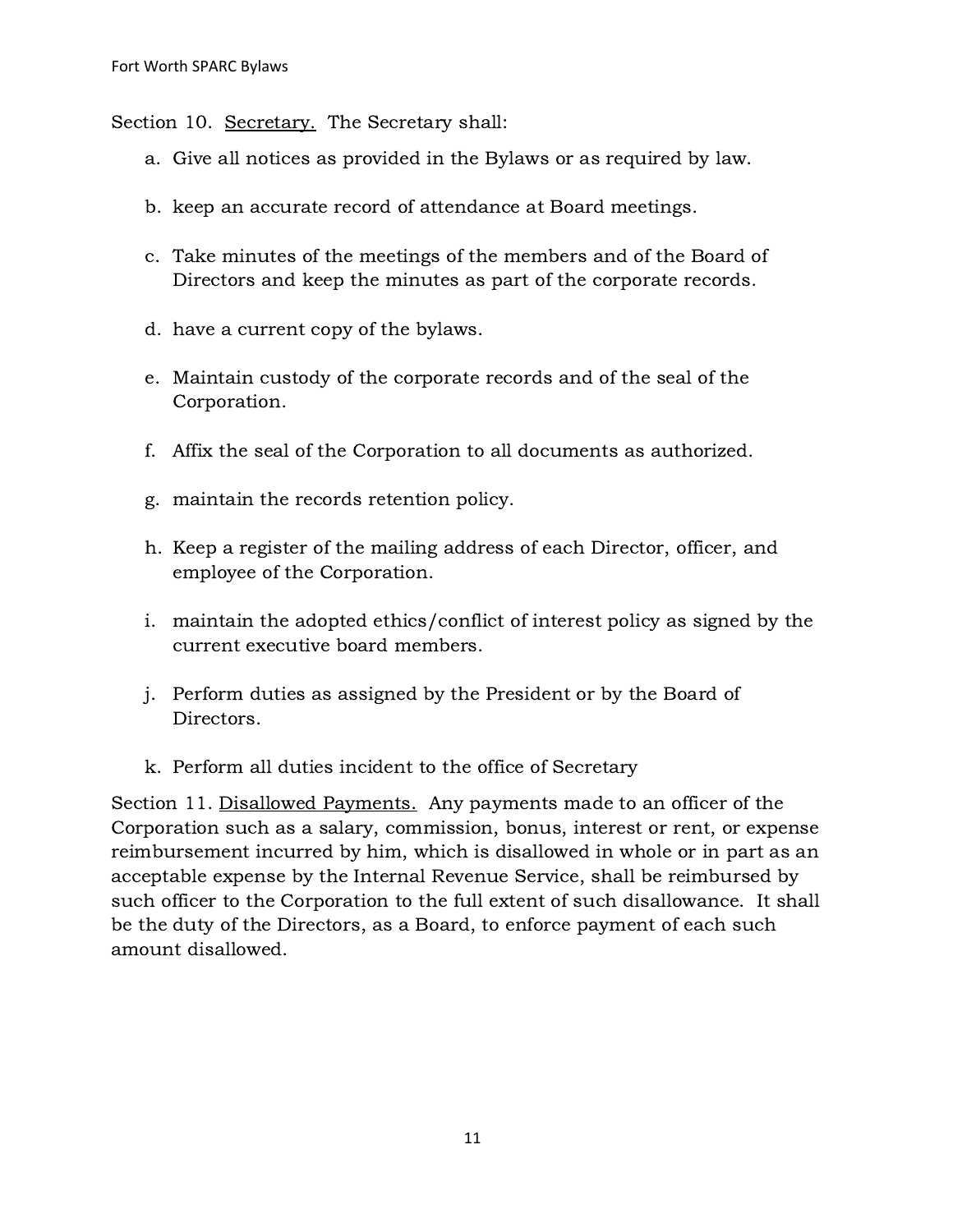Section 12. CEO/Executive Director. The Board of Directors may hire a CEO or Executive Director of the Corporation. The CEO/Executive Director shall be a nonvoting member of the Corporation. The CEO/Executive Director shall have general and active management of the programs and affairs of the Corporation and shall see that all orders and resolutions of the Board are carried into effect. The CEO shall attend and participate in meetings of the Board of Directors and of committees to the extent required by the Board of Directors, but shall not be entitled to vote. The CEO/Executive Director shall perform such other duties and have such other authority and powers as the Board of Directors may from time to time prescribe. Unless a contract, these bylaws, or a law provide otherwise, the Board may remove the hired CEO/Executive Director at any time with or without cause at a meeting called for that purpose. A resolution to remove the CEO/Executive Director requires a vote of the majority of the total membership of the Board of Directors.

Section 13. Hiring of additional staff. The Board of Directors may hire additional staff brought forward to the Board by the CEO/Executive Director.

Section 14. Removal of staff. Unless a contract, these bylaws, or a law provide otherwise, the Board may remove staff members, with the recommendation of the CEO, at any time with or without cause at a meeting called for that purpose. A resolution to remove staff members requires a vote of the majority of the total membership of the Board of Directors.

## ARTICLE 5: COMMITTEES

Section 1. Committee Formation and Dissolution. The Board of Directors may adopt a resolution establishing one or more committees delegating specified authority to a committee, and appointing or removing members of a committee. The Board has the authority to dissolve a committee. The following conditions shall be set at the time a committee is established: charge of the committee, leadership, membership and / or terms of office. The Board can change the charge or composition of a committee. The president shall be a member ex-officio of all committees. If the Board of Directors delegates any of its authority to a committee, the majority of the committee shall consist of Directors. The Board of Directors may establish qualifications for membership on a committee. The establishment of a committee or the delegation of authority to it shall not relieve the Board of Directors, or any individual Director, of any responsibility imposed by the Bylaws or otherwise imposed by law. No committee shall have the authority of the Board of Directors to: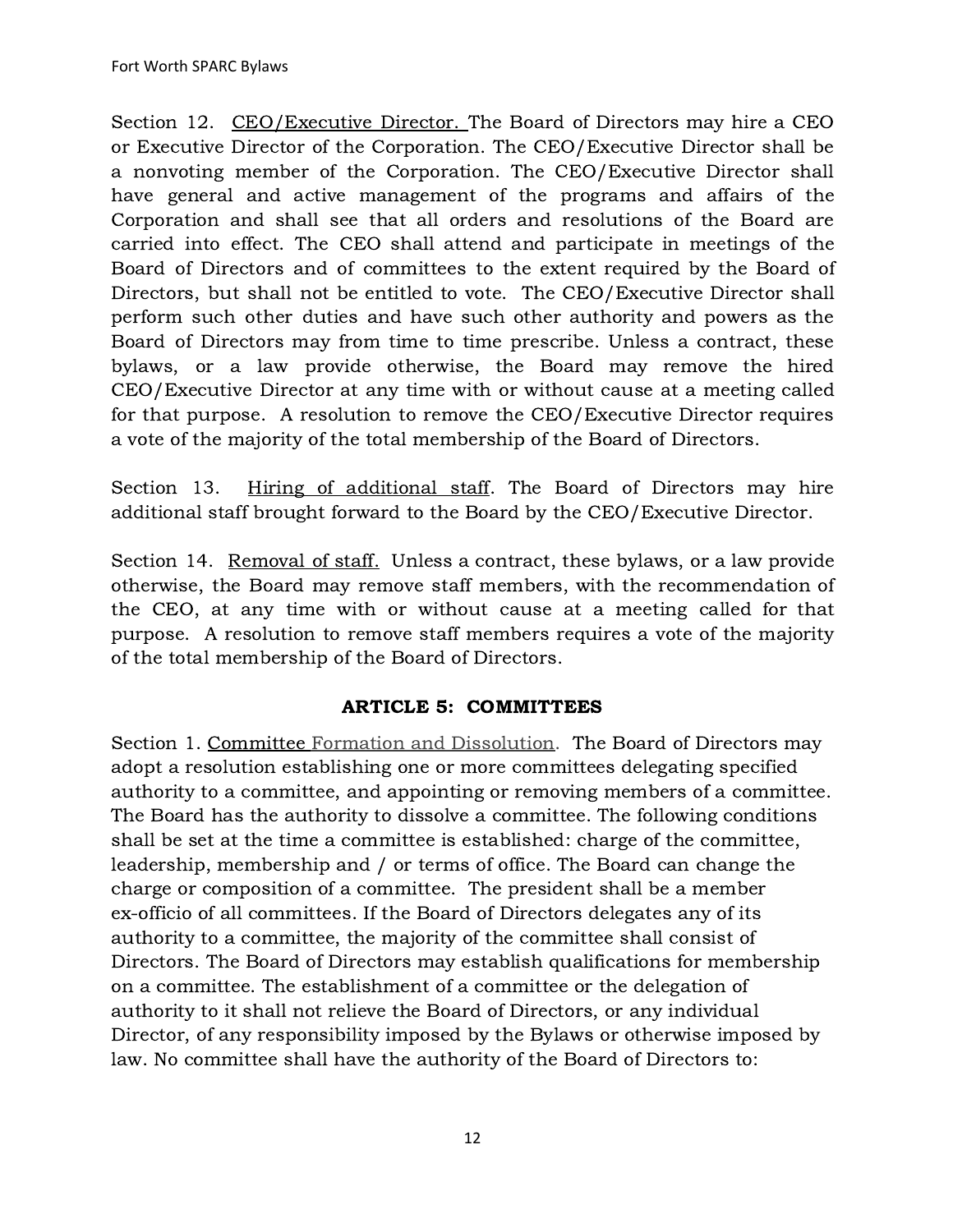- a. Amend the Articles of Incorporation or Certificate of Formation.
- b. Adopt a plan of merger or a plan of consolidation with another corporation.
- c. Authorize the sale, lease, exchange, or mortgage of all or substantially all of the property and assets of the Corporation.
- d. Authorize the voluntary dissolution of the Corporation.
- e. Revoke proceedings for the voluntary dissolution of the Corporation.
- f. Adopt a plan for the distribution of the assets of the Corporation.
- g. Amend, alter, or repeal the Bylaws.
- h. Elect, appoint, or remove a member of a committee or a Director or officer of the Corporation.
- i. Approve any transaction to which the Corporation is a party and that involves a potential conflict of interest as defined in paragraph 6.05, below.
- j. Take any action outside the scope of authority delegated to it by the Board of Directors.

Section 2. Term of Office. Each member of a committee shall serve for a term of two (2) years. They may continue to serve on the committee until a successor is appointed or the committee is terminated. However, the term of a committee member may terminate earlier if the member dies, ceases to qualify, resigns, or is removed as a member. A vacancy on a committee may be filled by an appointment made in the same manner as an original appointment. A person appointed to fill a vacancy on a committee shall serve for the unexpired portion of the terminated committee member's term.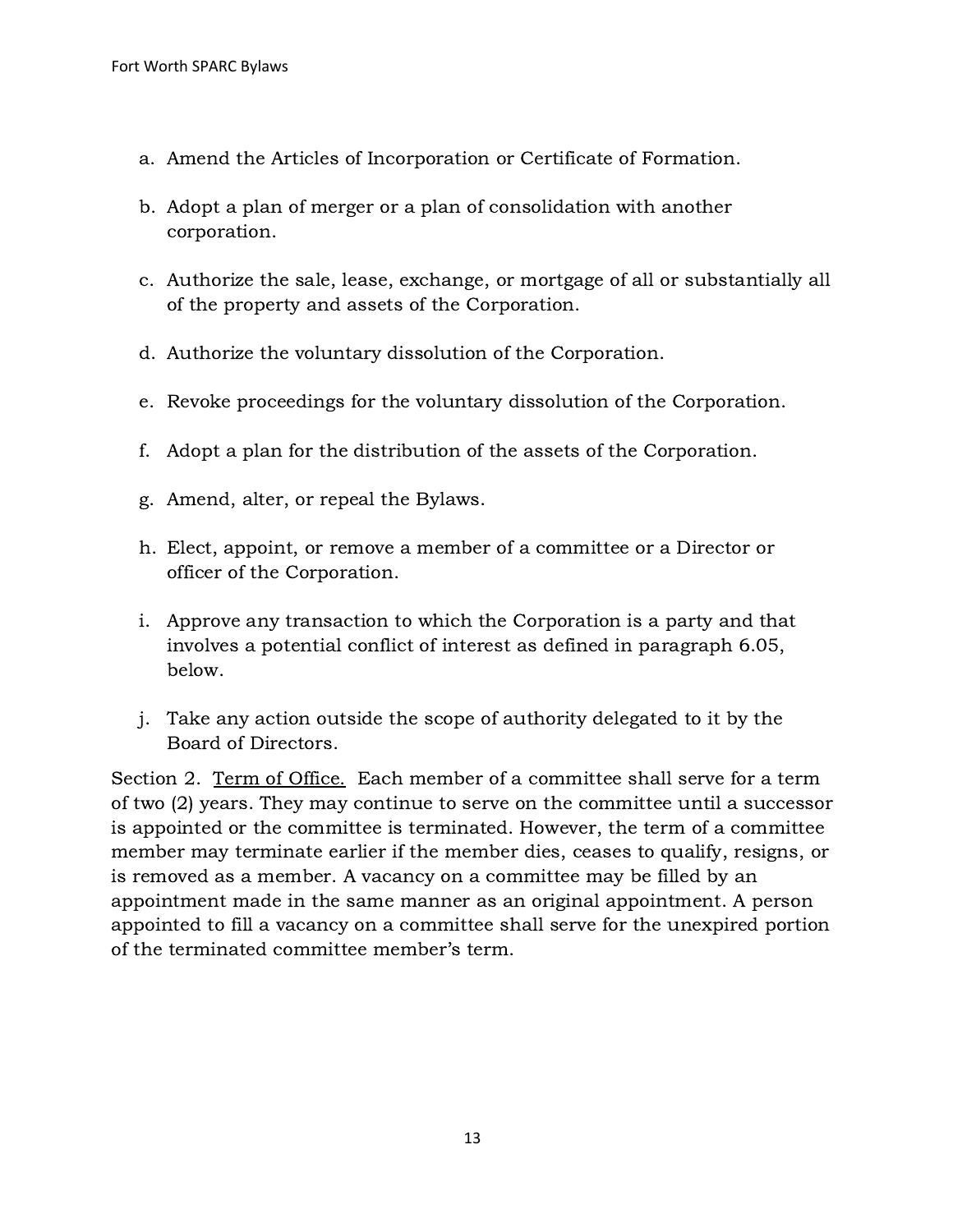Section 3. Chair and Vice-Chair. One member of each committee may be designated as the chair of the committee and another member of each committee shall be designated as the vice-chair if the vice-chair is a director of the Corporation. The chair and vice-chair shall be appointed by the President of the Corporation, unless the Board determines otherwise. The chair shall call and preside at all meetings of the committee. When the chair is absent, is unable to act, or refuses to act, the vice-chair shall perform the duties of the chair. When a vice-chair acts in place of the chair, the vice-chair shall have all the powers of and be subject to all the restrictions upon the chair.

Section 4. Notice of Meetings. Written or printed notice of a committee meeting shall be delivered (which may be by electronic mail or other electronic means) to each member of a committee not less than three (3) nor more than sixty (60) days before the date of the meeting. The notice shall state the place, day, and time of the meeting, and the purpose or purposes for which the meeting is called.

Section 5. Quorum. One half of the number of members of a committee shall constitute a quorum for the transaction of business at any meeting of the committee. The committee members present at a duly called or held meeting at which a quorum is present may continue to transact business even if enough committee members leave the meeting so that less than a quorum remains. However, no action may be approved without the vote of at least a majority of the number of committee members required to constitute a quorum. If a quorum is present at no time during a meeting, the chair may adjourn and reconvene the meeting one time without further notice. A committee member present by proxy at a meeting may not be counted toward a quorum.

Section 6. Actions of Committees. Committees shall try to take action by consensus. However, the vote of a majority of committee members present and voting at a meeting at which a quorum is present shall be sufficient to constitute the act of the committee unless the act of a greater number is required by law or the Bylaws. A committee member who is present at a meeting and abstains from a vote is considered to be present and voting for the purpose of determining the act of the committee.

Section 7. Proxies. A committee member may vote by proxy executed in writing by the committee member. No proxy shall be valid after eleven (11) months from the date of its execution. A committee member present by proxy at a meeting may not be counted toward a quorum. Section 5 above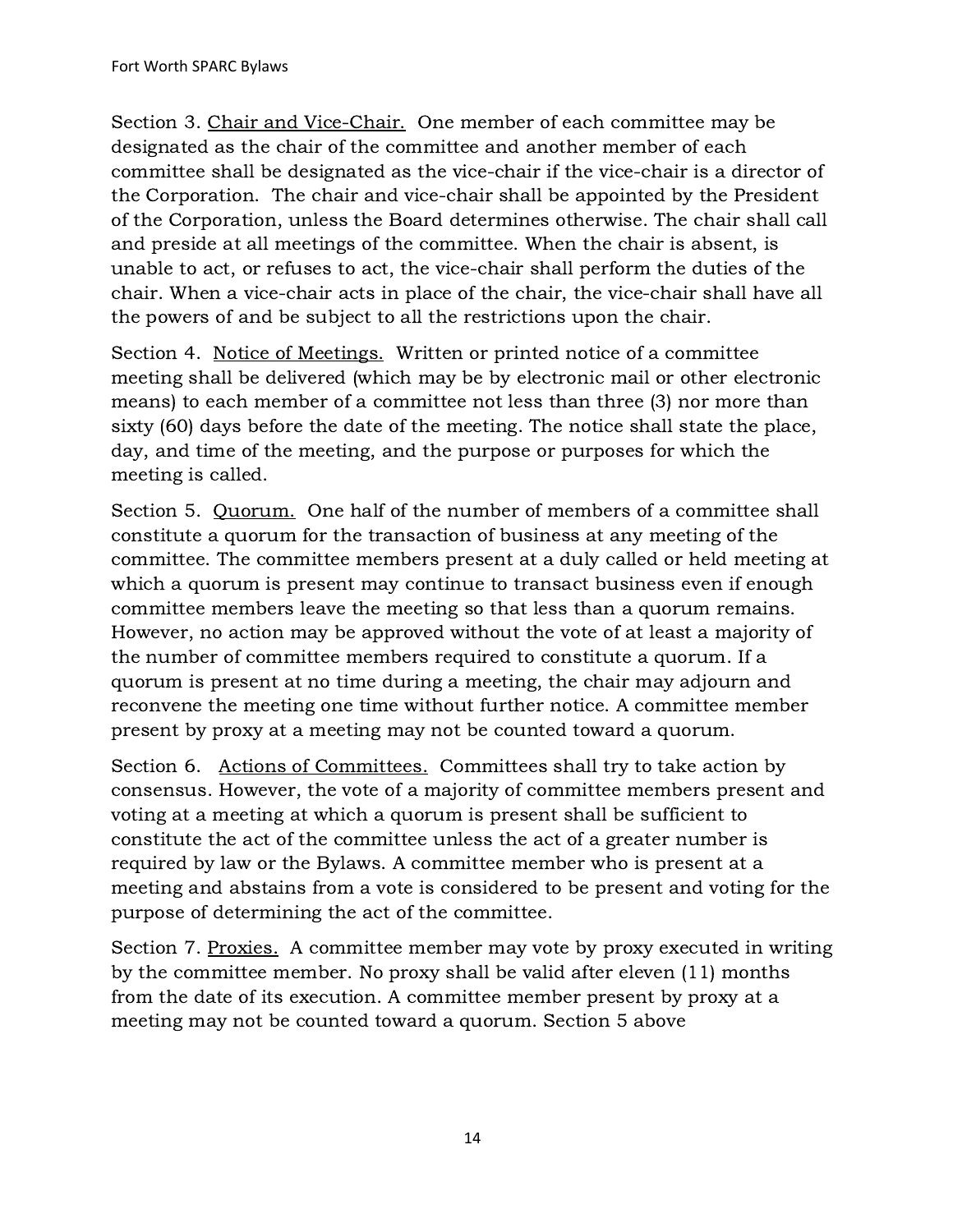Section 8. Compensation. Committee members may not receive salaries for their services. A committee member may serve the Corporation in any other capacity and receive reasonable compensation for those services. Any compensation that the Corporation pays to a committee member shall be commensurate with the services performed and shall be reasonable in amount.

Section 9. Rules. Each committee may adopt rules for its own operation not inconsistent with the Bylaws or with rules adopted by the Board of Directors.

Section 10. Resignation and Removal of Committee Members. Resignations are effective upon receipt by the Secretary (or receipt by the President or other officer if the Secretary is resigning) of written notification or a later date if provided in the written notification. One or more Committee Members may be removed at a meeting called for that purpose, with or without cause, by majority vote of the entire Board. If a Committee Member fails to attend three consecutive meetings, the Board shall evaluate the Committee Member's contribution to the work of the Corporation, his or her reasons for not attending the meetings, as well as any other relevant factors, and if it appears to be in the best interest of the Corporation, may declare the position vacant.

# ARTICLE 6: TRANSACTIONS OF THE CORPORATION

Section 1. Contracts. The Board of Directors may authorize any officer or agent of the Corporation to enter into a contract or execute and deliver any instrument in the name of and on behalf of the Corporation. This authority may be limited to a specific contract or instrument or it may extend to any number and type of possible contracts and instruments.

Section 2. Deposits. All funds of the Corporation shall be deposited to the credit of the Corporation in banks, trust companies, or other depositories that the Board of Directors selects.

Section 3. Gifts. The Board of Directors may accept on behalf of the Corporation any contribution, gift, bequest, or devise for the general purposes or for any special purpose of the Corporation.

Section 4. Loans and Related Parties. The Corporation shall not make any loan to a Director or officer of the Corporation.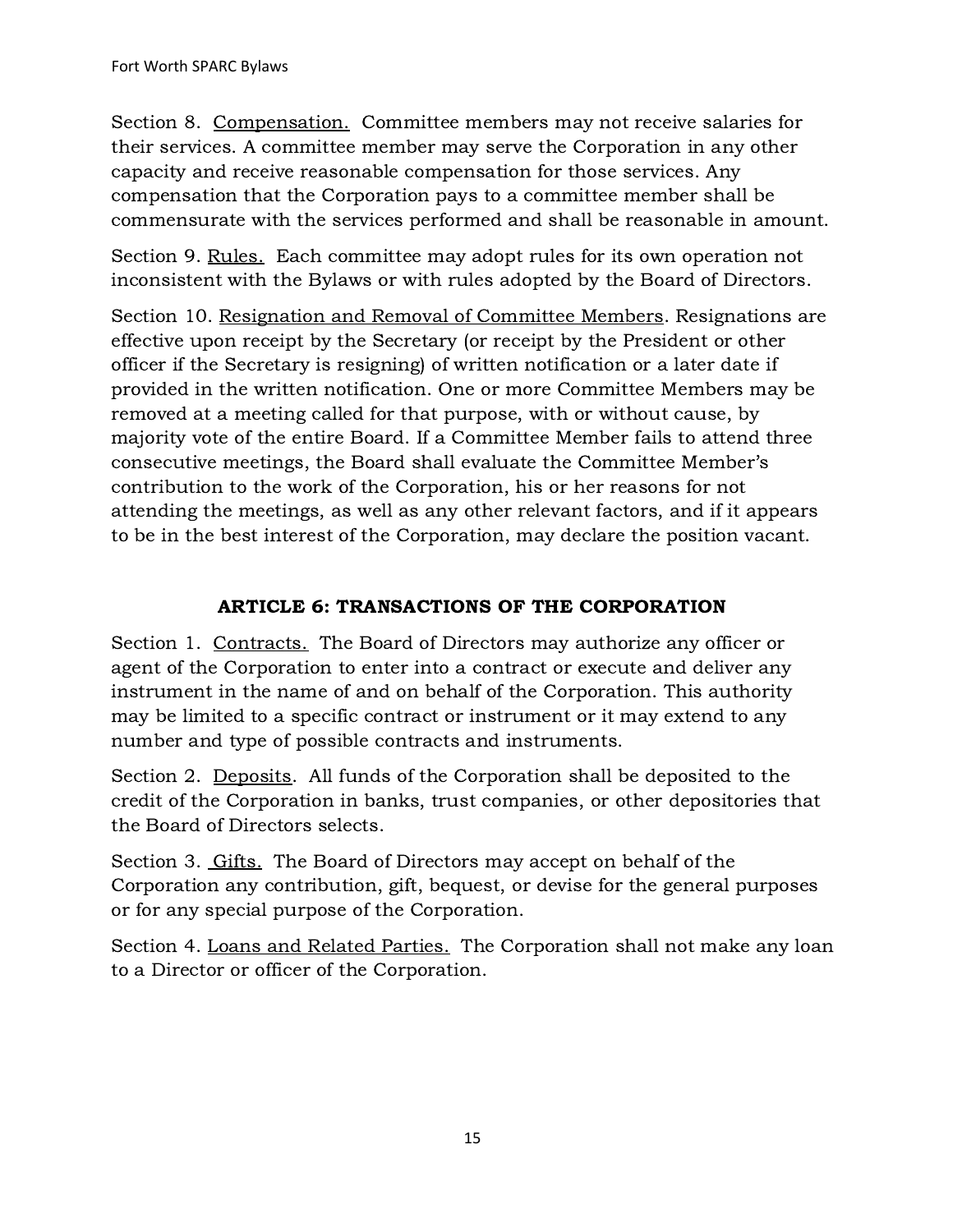Section 5. Affiliated Transactions. No contract or transaction between the Corporation and one or more of its Directors or officers, or between the Corporation and any other corporation, partnership or association or other organization in which one or more of its Directors or officers are Directors or officers, or have a financial interest, shall be void or voidable solely for this reason, if:

- a. The material facts concerning the financial interests are disclosed to the Board of Directors or committee and the Board of Directors or committee authorizes the contract or transaction by the affirmative vote of a majority of the disinterested Directors or committee members.
- b. The contract or transaction is fair to the Corporation at the time of the approval. Nothing herein shall prevent retroactive approval of a transaction.
- c. The interested Director or committee member that is present may be counted towards a quorum for purposes of voting on the contract or transaction. The interested Director or committee member may participate in the discussion of the matter, but may not vote.

Section 6. Prohibited Acts. As long as the Corporation is in existence, and except with the prior approval of the Board of Directors no Director, officer, or committee member of the Corporation shall:

- a. Do any act in violation of the Bylaws or a binding obligation of the Corporation.
- b. Do any act with the intention of harming the Corporation or any of its operations.
- c. Do any act that would make it impossible or unnecessarily difficult to carry on the intended or ordinary business of the Corporation.
- d. Receive an improper personal benefit from the operation of the Corporation.
- e. Use the assets of this Corporation, directly or indirectly, for any purpose other than carrying on the business of this Corporation.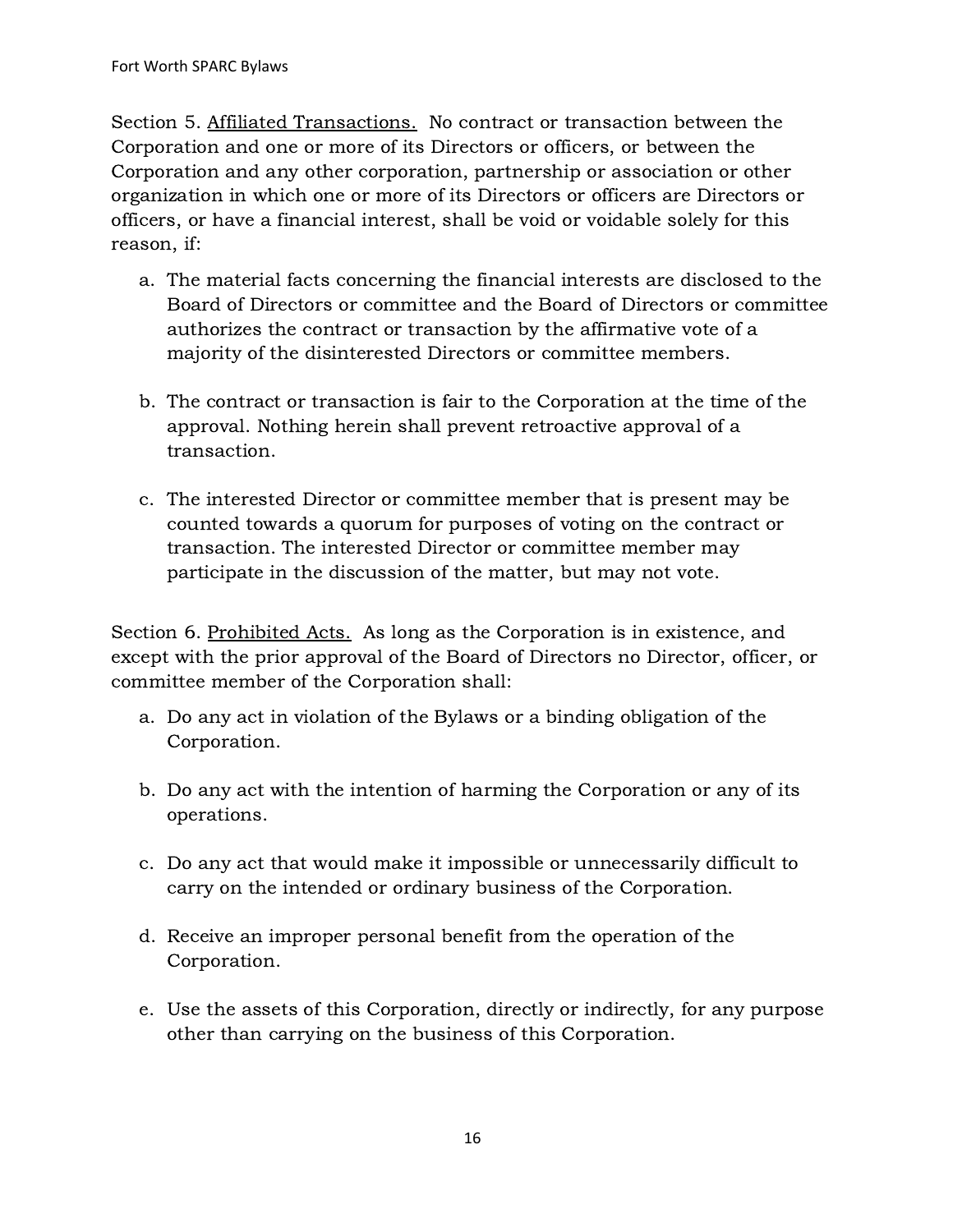- f. Wrongfully transfer or dispose of Corporation property, including intangible property such as goodwill.
- g. Use the name of the Corporation (or any substantially similar name) or any trademark or trade name adopted by the Corporation, except on behalf of the Corporation in the ordinary course of the Corporation's business.
- h. Disclose any of the Corporation business practices, trade secrets, or any other information not generally known to the business community to any person not authorized to receive it.

## ARTICLE 7: RECORDS

Section 1. Required Books and Records. The Corporation shall keep correct and complete books and records of account. The Corporation's books and records shall include:

- a. A file-endorsed copy of all documents filed with the Texas Secretary of State relating to the Corporation, including, but not limited to, the Articles of Incorporation, and any articles of amendment, restated articles, articles of merger, articles of consolidation, and statement of change of registered office or registered agent.
- b. A copy of the Bylaws, and any amended versions or amendments to the Bylaws.
- c. The Secretary or his or her designee shall keep or cause to be kept adequate minutes of all Board or committee reflecting at a minimum the names of those in attendance, any resolutions passed and the outcomes of any votes taken.
- d. A list of the names and addresses of the Directors and officers of the Corporation.
- e. A financial statement showing the assets, liabilities, and net worth of the Corporation at the end of the seven (7) most recent fiscal years, if available.
- f. A financial statement showing the income and expenses of the Corporation for the seven (7) most recent fiscal years.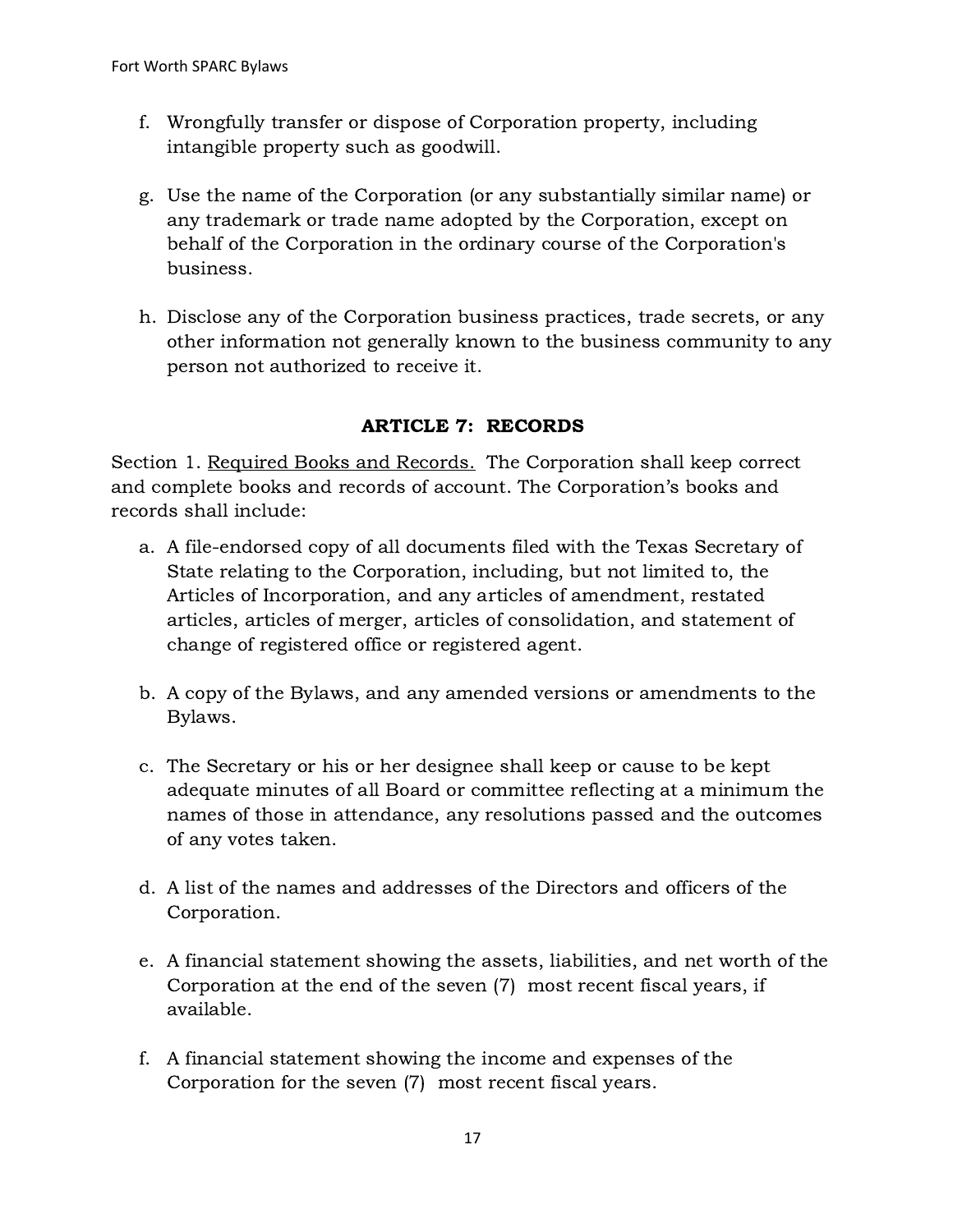- g. All rulings, letters, and other documents relating to the Corporation's federal, state, and local tax status.
- h. The Corporation's federal, state, and local information or income tax returns for each of the Corporation's seven (7) most recent tax years.

Section 2: Record Retention and Destruction Policy.

- a. Scope: All employees, directors and officers of the Corporation must comply with the document retention requirements within this record retention policy.
- b. Purpose: Corporate records include essentially all records produced by the Corporation and its directors, officers and agents, whether paper or electronic. Records include but are not limited to items such as memoranda, emails, contracts, computerized desk calendars and appointment books and expense records. This policy is meant to establish the requirements for document destruction and end the accidental or innocent destruction of necessary documents.
- c. Inspection of Books and Records: All books and records of this Corporation may be inspected by any Director for any purpose at any reasonable time on written demand.
- d. Policy: Specific documents, identified below, are subject to a retention schedule and should not be destroyed until the expiration of the schedule.

## i. Financial Records

Financial records, including bank statements, invoices and payroll records, expense reports, proof of deductions, and other documents should be maintained for at least 7 years from the date of filing the applicable tax return. Year-end financial statements, audit reports and 990 forms should be maintained permanently and should be available for public inspection upon request.

## ii. Corporate Records

Incorporation documents, including certificate of formation, bylaws, and related documents should kept permanently in the corporate records.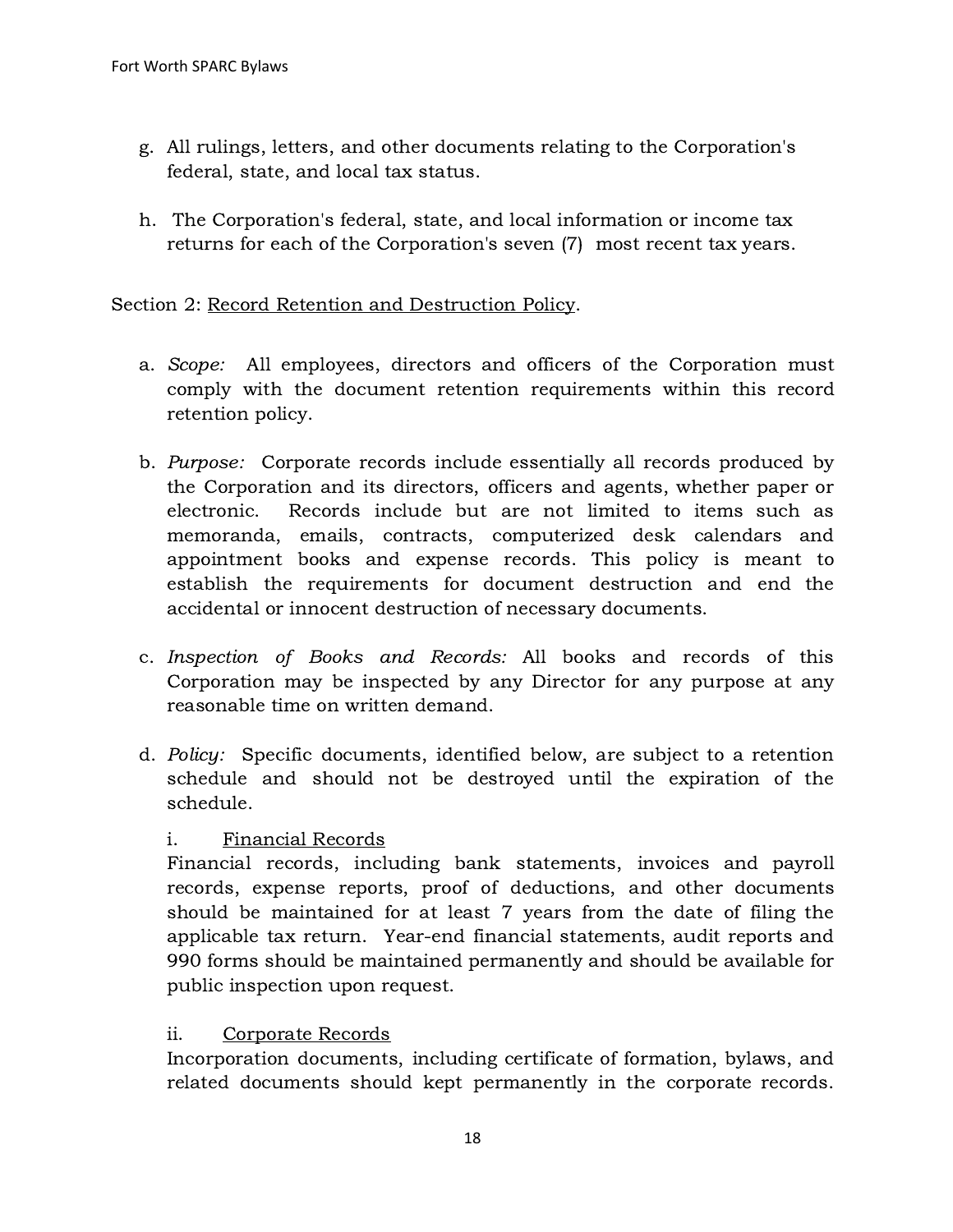Meeting minutes and related documents should also be retained in perpetuity in the corporate record book. Tax-exemption documents, including application for tax exemption (IRS Form 1023), IRS determination letter, and any related documents should be kept permanently in the corporate record book and should be available for public inspection upon request.

iii. Legal Files

 Legal documents should generally be maintained for a period of 10 years.

iv. Legal Agreements & Contracts

 Final, executed copies of legal agreements and contracts, such as mortgages and leases, should be maintained for three years after their expiration. Publicly filed contracts should be maintained l0 years.

Electronic Mail

E-mail that needs to be saved should be either:

- a. Printed in hard copy and kept in the appropriate file; or
- b. Downloaded to a computer file and kept electronically or on disk as a separate file.

Section 3. Public Disclosure. The Internal Revenue Service requires that copies of certain books and records of the Corporation be made available to the legitimate, requesting public. The Corporation shall maintain all documents required by the Internal Revenue Service to be made available to the public. The Corporation shall receive and respond as required by Internal Revenue Service guidelines to written requests from the public for copies of the Corporations Form 1023 and Form 990 filed within the past three (3) years. Names and identifying information of contributors shall be redacted from publicly available copies. In addition, as required by the tax code and regulations, the Corporation shall either (i) make such materials widely available to the public, such as by posting on the Internet, or (ii) provide copies of the materials to any member of the public making a request in person during normal business hours or in writing. This public disclosure obligation shall be no broader than required by law and shall not apply, for example, if the Corporation is the target of a campaign of harassment. The Board of Directors may establish reasonable fees and policies for copying the Corporation's books and records requested. The fees may cover the cost of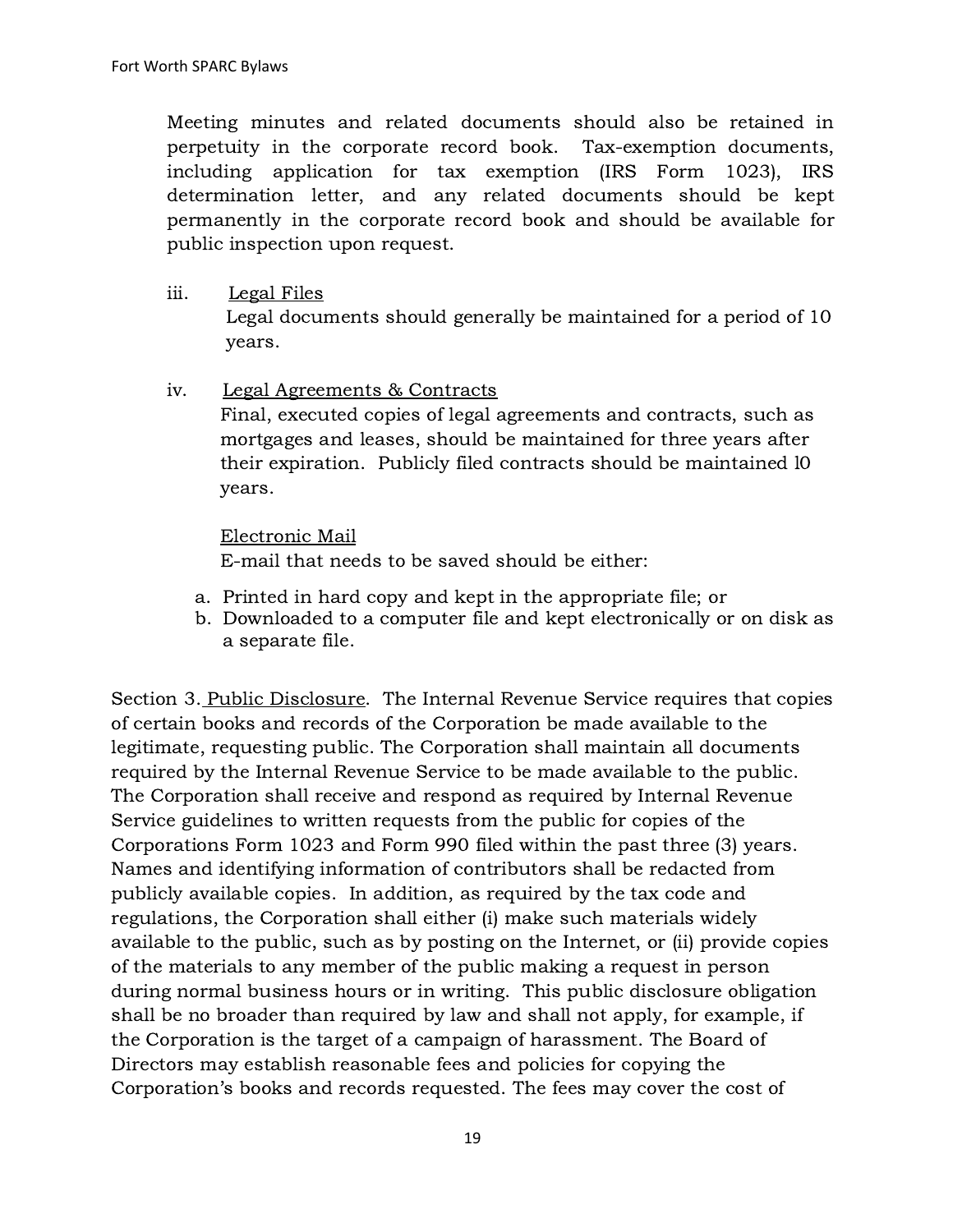materials and labor, but may not exceed the Internal Revenue Service guidelines for providing copies.

#### ARTICLE 8

## FISCAL ADMINISTRATION YEAR

The fiscal year of the Corporation shall begin each year.

Section 1. Fiscal Year: The fiscal year of the Corporation shall be October 1 and end September 30, but may be changed by resolution of the Board.

Section 2. Checks, Drafts, and Contracts: The Board of Directors shall determine who shall be authorized to sign checks, drafts, or other orders for payment

a. Checks: All checks drawn on the funds of the Corporation must have two signatories, at least one of which must be a member of the Board of Directors.

b. Approval of Contracts: The Board of Directors shall approve any contract that creates a financial obligation on behalf of the Corporation in advance of acceptance of the contract.

Section 3. Reimbursement: Requests for reimbursement by any member of the Board of Directors, officer or agent must be submitted within 6 months of the date the expense is incurred. The request for reimbursement must be accompanied by receipts and any other supporting documents matching the amount requested for reimbursement.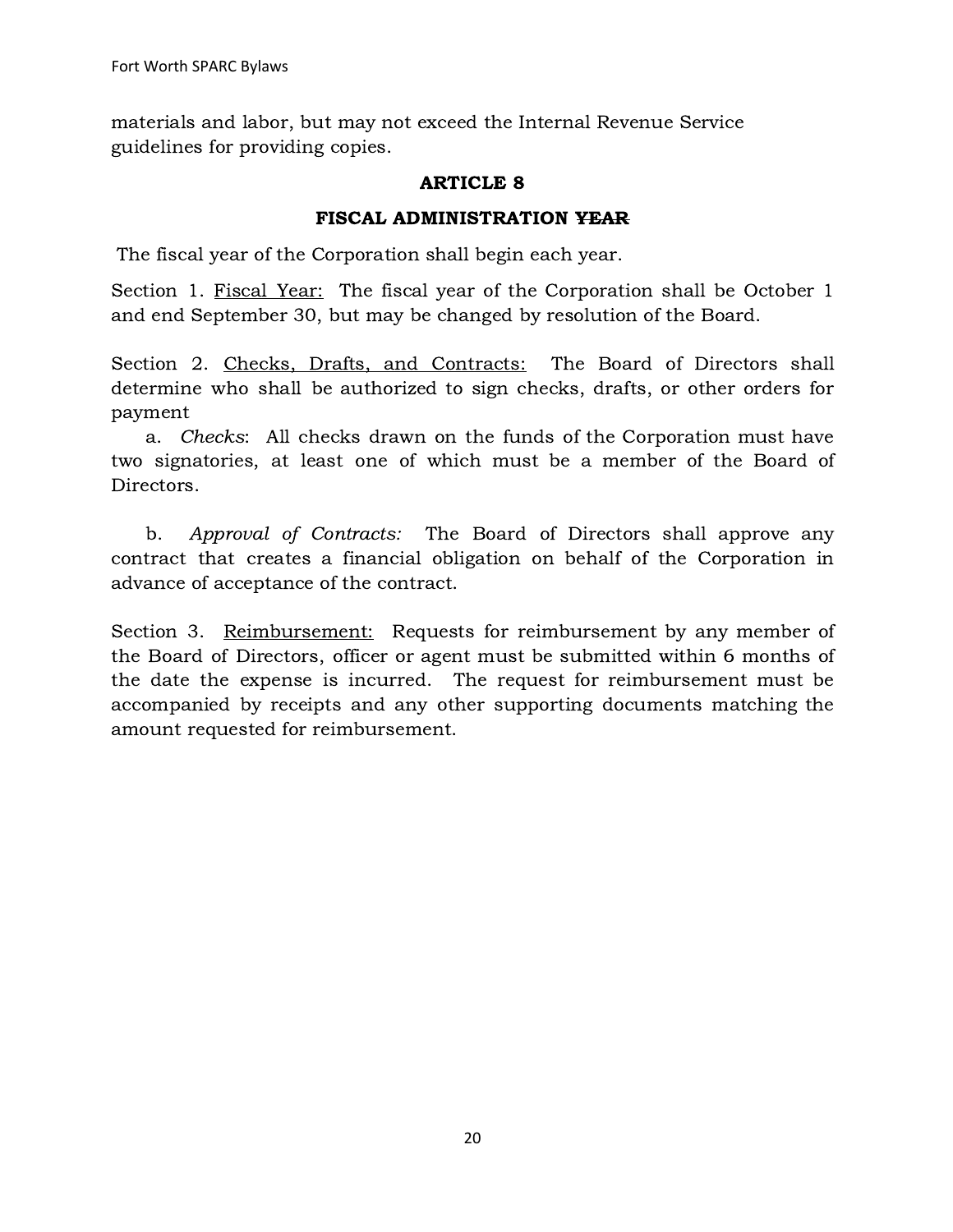Section 4. Annual Financial Statements: Complete financial statements prepared in conformity with generally accepted accounting principles (GAAP), accompanied by an audit report of an independent certified public accountant, may be presented to and reviewed by the Board after the close of each fiscal year. Financial statements should include: (i) significant categories of contributions and other income; (ii) expenses reported in categories corresponding to the description of major programs and activities contained in the Corporation's annual report, solicitations and other informational materials; (iii) a detailed schedule of expenses by natural classification (e.g., salaries, employee benefits, occupancy, postage, etc.), representing the natural expenses incurred for each major program and supporting activity; (iv) accurate presentation of all fund-raising and administrative costs; and (v) total costs and the basis for allocating any fund-raising or other expenses associated with multi-purpose activities (e.g., fund raising combined with social advocacy or public education campaigns).

Section 5. Audit: The Board of Directors may authorize an audit of the corporation.

Section 6. Procurement Policy: The policies and procedures below will be followed when equipment, materials, supplies, properts or supplies are purchased for FW SPARC.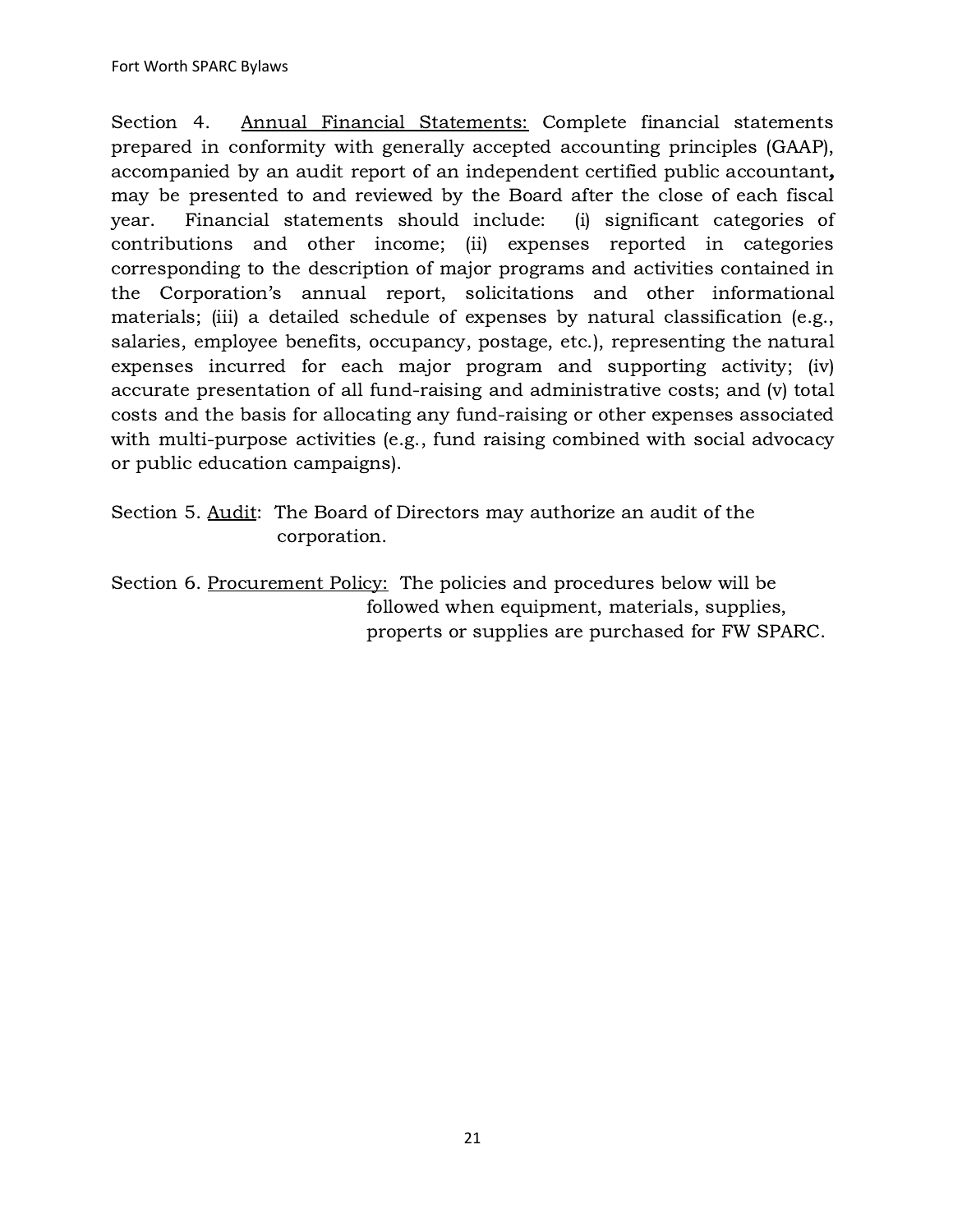- a. Conflict of Interest: All directors, employees, or agents who participate in the selection or acceptance of a contract for equipment, materials, supplies, or services must comply with the Conflict of Interest Policy
- b. Purchase of Items for Personal Use: Directors, employees, or agents who participate in the selection or acceptance of a contract for equipment, materials, supplies or services shall not use such items for personal use.
- c. Receipt of Gratuities: Directors, employees, or agents of Fort Worth SPARC shall not solicit or accept gratuities, favors, or anything of value from contractors, potential contractors, or parties to agreements with the nonprofit.
- d. Purchase of Items Not Approved in the Budget: Directors, employees, or agents shall not solicit or accept any equipment, materials, supplies, or services that have not been approved by the Board of Directors in the annual budget without prior approval of the board.
- e. Cost Analysis: The nonprofit shall conduct a cost analysis and document the analysis in the procurement files in conjunction with every purchase. The procurement file should include a justification for the lack of competition if competitive bids or offers are not obtained.
- f. Contract with Winning Bidder: If a contract is competitively bid, Fort Worth SPARC will enter into a contract with the winning bidder that specifies the equipment, materials, supplies, property, or services to be purchased and the payment terms.
- g. Acquisition Procedure: Fort Worth SPARC will conduct all procurement transaction in a manner that maximizes opportunities, increases quality, and reduces the cost of purchase. Fort Worth SPARC reserves the right to reject any bids or offers if deemed to be in its best interest.
- h. Purchases: The Board of Directors must approve all purchases made on behalf of the nonprofit. Two approved signatories are required for all checks.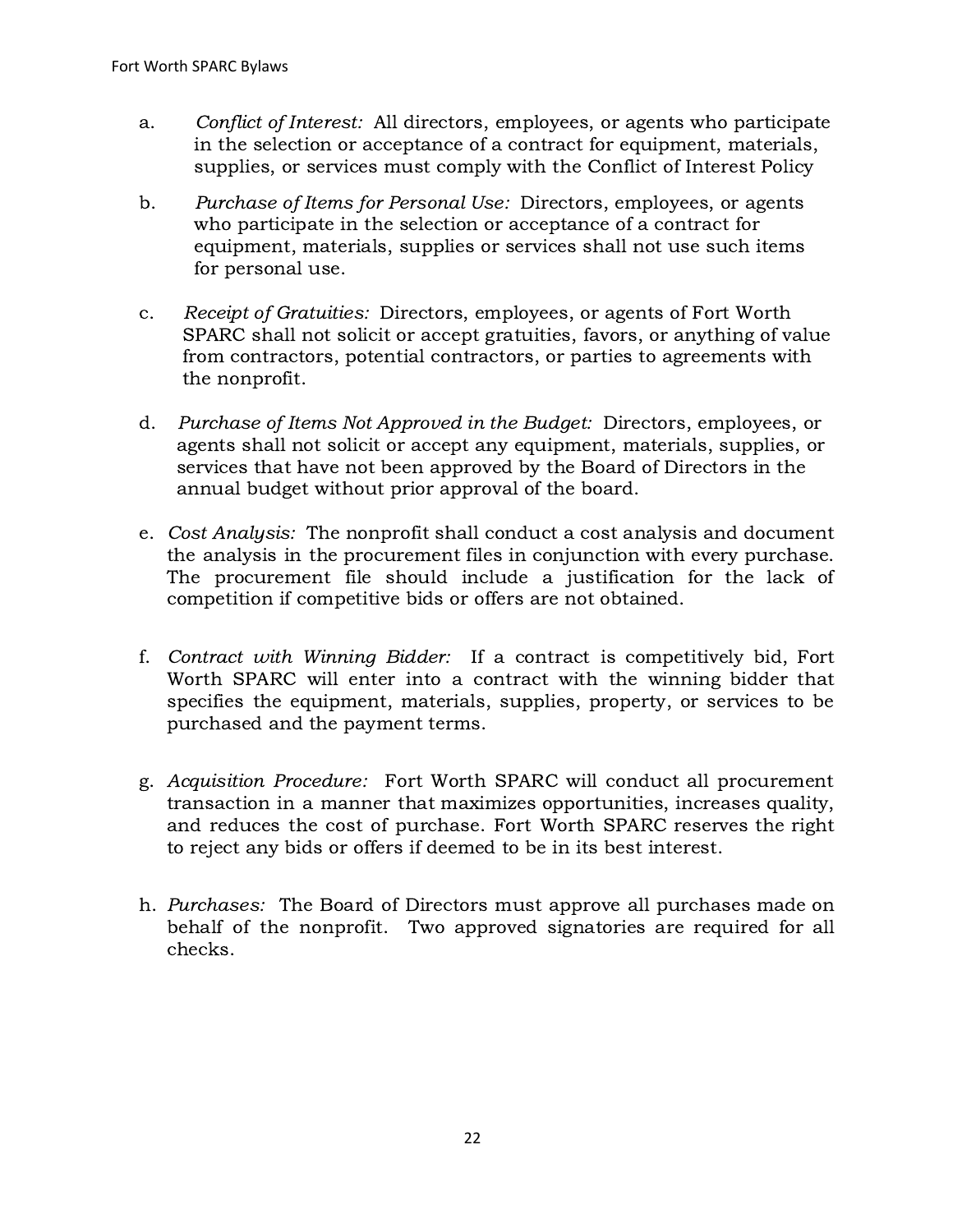- i. Property and Inventory Policy: When purchasing property (both real estate and equipment), the title must be in the name of Fort Worth SPARC. All property purchased belongs to Fort Worth SPARC and title vests with Fort Worth SPARC. <sup>A</sup> list of all property owned by the nonprofit shall be kept showing the type of property, identification number, original cost, and depreciated value.
- j. Whistleblower Policy: The Corporation will not retaliate against an individual who discloses or threatens to disclose to a supervisor, board member or a public body, any activity, policy, or practice of the Corporation that the employee reasonably believes is in violation of a law, or a rule or regulation mandated pursuant to law, or is in violation of a clear mandate or public policy concerning the health, safety, welfare, or protection of the environment.

#### ARTICLE 9: INDEMNIFICATION

Section 1. When Indemnification is Required, Permitted, and Prohibited. The Corporation shall indemnify a Director, officer, committee member, employee, or agent of the Corporation who was, is, or may be named defendant or respondent in any proceeding as a result of his or her actions or omissions within the scope of his or her official capacity in the Corporation. For the purposes of this article, an agent includes one who is or was serving at the request of the Corporation as a Director, officer, employee or agent. However, the Corporation shall indemnify a person only if he or she acted in good faith and reasonably believed that the conduct was in the Corporation's best interests. In a case of a criminal proceeding, the person may be indemnified only if he or she had no reasonable cause to believe that the conduct was unlawful. The Corporation shall not indemnify a person who is found liable to the Corporation or is found liable to another on the basis of improperly receiving a personal benefit. If the proceeding was brought by or on behalf of the Corporation, the indemnification is limited to reasonable expenses actually incurred by the person in connection with the proceeding. All indemnification by the Corporation shall otherwise be in accordance with the Act and any other applicable law.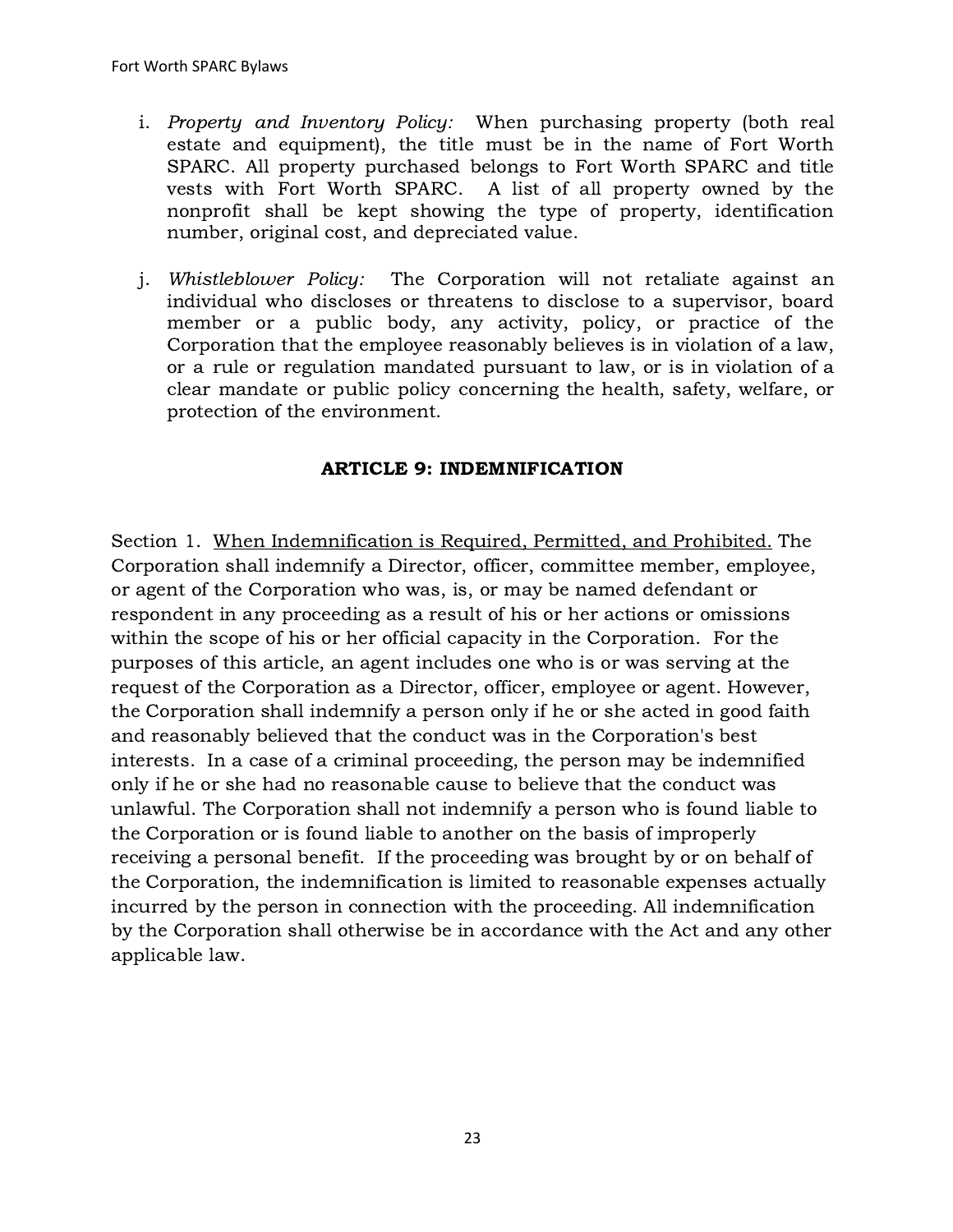Section 2. Insurance. Except as may be otherwise provided under provisions of law and subject to the Indemnification provisions of these Bylaws, the Corporation may adopt a resolution authorizing the purchase and maintenance of insurance on behalf of any agent of the Corporation (including a Director, officer, employee, or other agent of the Corporation) against liabilities asserted against or incurred by the agent in such capacity or arising out of the agent's status as such.

# ARTICLE 10: CONFLICT OF INTEREST POLICY

Section 1. Purpose: The purpose of the conflict of interest policy is to protect the Corporation's interest when it is contemplating entering into a transaction or arrangement that might benefit the private interest of an officer or director of the Corporation or might result in a possible excess benefit transaction. This policy is intended to supplement but not replace any applicable state and federal laws governing conflict of interest applicable to nonprofit and charitable Corporations.

## Section 2. Definitions:

"Interested Person": Any Director, principal officer, or member of a committee with Board delegated powers who has a direct or indirect financial interest, as defined below, is an interested person.

"Financial Interest": A person has a financial interest if the person has, directly or indirectly, through business, investment, or family:

- a. An ownership or investment interest in any entity with which the Corporation has a transaction or arrangement;
- b. A compensation arrangement with the Corporation or with any entity or individual with which the Corporation has a transaction or arrangement, or;
- c. Is considering an ownership or investment interest in, or "Compensation": Direct and indirect remuneration, including gifts or favors that are not substantial.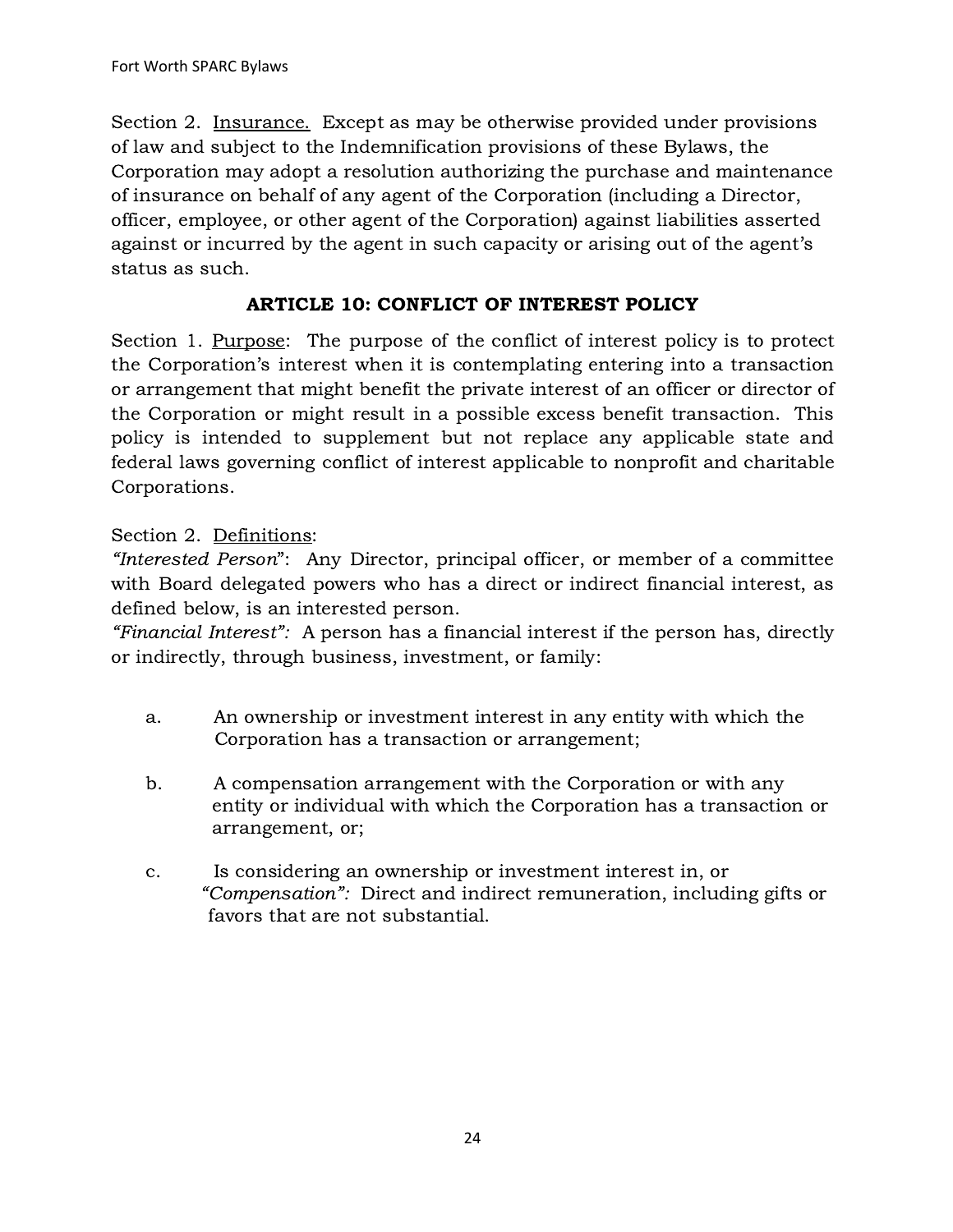"Conflict of Interest": A conflict between the personal or financial interests and the official or professional responsibilities of a person in a position of trust. A "Conflict of interest" includes situations in which the employee, family member, or board member has a financial interest in the business or individual selected for the contract. A financial interest is not necessarily a conflict of interest. Under Section 8.03 (b), a person who has a financial interest may have a conflict of interest only if the appropriate Board or committee decides that a conflict of interest exists.

#### Section 3. Procedures:

a. Duty to Disclose: If an actual or possible conflict of interest arises, an interested person must disclose the existence of the financial interest and be given the opportunity to disclose all material facts to the Directors and members of committees considering the proposed transaction or arrangement.

Determining Whether a Conflict of Interest Exists: After disclosure of the financial interest, whether direct or indirect, disclosure of all material facts, and after any discussion with the interested person he or she shall leave the board or committee meeting while the determination of a conflict of interest exists. Board or committee members shall determine if a conflict of interest exists.

## b. Procedures for Addressing the Conflict of Interest:

- i. An interested person may make a presentation at the Board or committee meeting, but after the presentation he or she shall leave the meeting during the discussion of and the vote on the transaction or arrangement involving the possible conflict of interest.
- ii. The Chair or President of the Board or committee shall, if appropriate, appoint a disinterested person or committee to investigate alternatives to the proposed transaction or arrangement.
- iii. After exercising due diligence, the Board or committee shall determine whether the Corporation can obtain with reasonable efforts a more advantageous transaction or arrangement from a person or entity that would not give rise to a conflict of interest.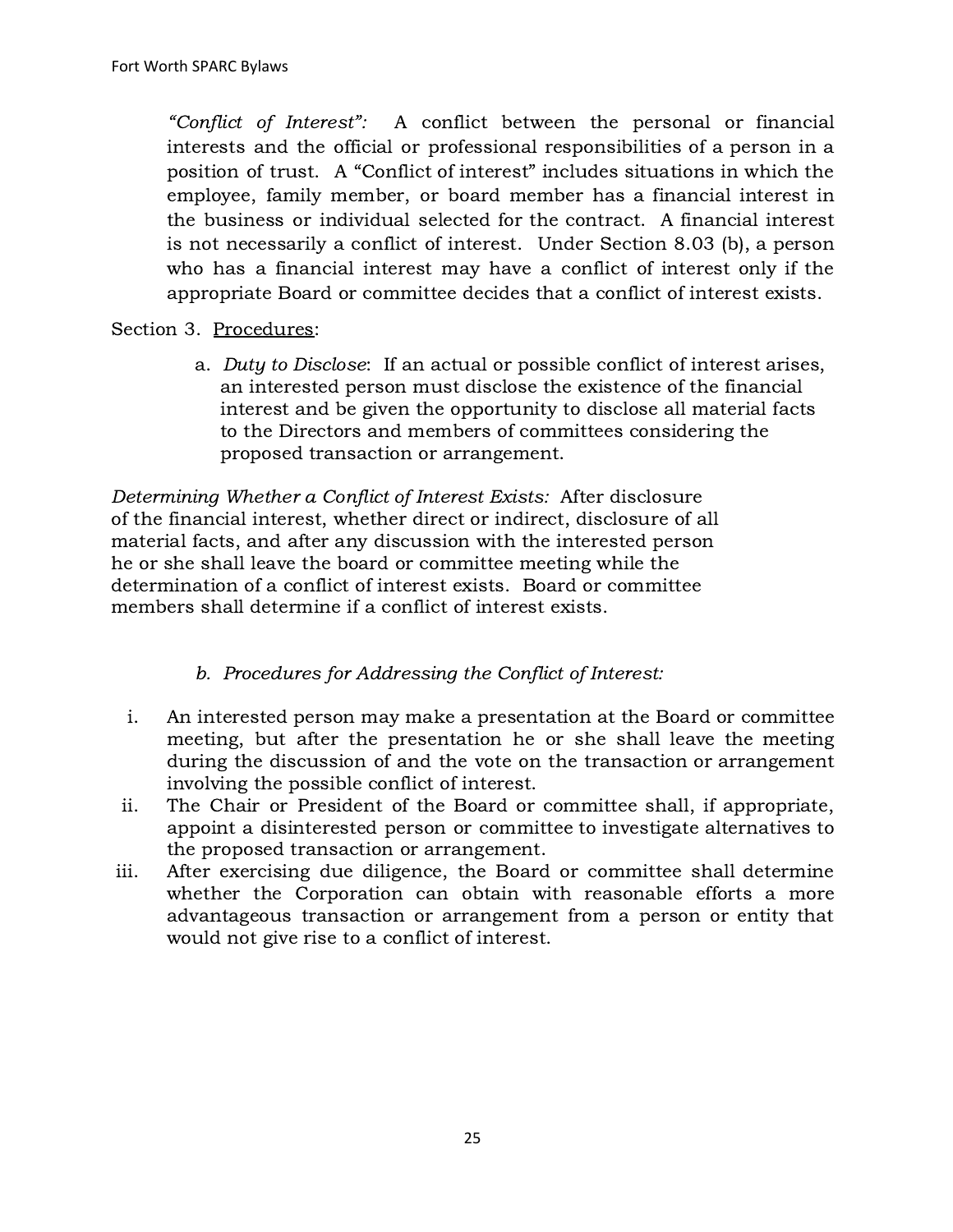- iv. If a more advantageous transaction or arrangement is not reasonably possible under circumstances not producing a conflict of interest, the Board or committee shall determine by a majority vote of the disinterested Directors or committee members whether the transaction or arrangement is in the Corporation's best interest, for its own benefit, and whether it is fair and reasonable. In conformity with the above determination it shall make its decision as to whether to enter into the transaction or arrangement.
	- c. Violations of the Conflicts of Interest Policy:
- i. If the Board or committee has reasonable cause to believe a member has failed to disclose actual or possible conflicts of interest, it shall inform the member of the basis for such belief and afford the member an opportunity to explain the alleged failure to disclose.
- ii. If, after hearing the member's response and after making further investigation as warranted by the circumstances, the Board or committee determines the member has failed to disclose an actual or possible conflict of interest, it shall take appropriate disciplinary and corrective action.
- Section 4. Records of Proceedings: The minutes of the Board and all committees with board delegated powers shall remain:
	- a. The names of the persons who disclosed or otherwise were found to have a financial interest in connection with an actual or possible conflict of interest, the nature of the financial interest, any action taken to determine whether a conflict of interest was present, and the Board's or committee's decision as to whether a conflict of interest in fact existed.
	- b. The names of the persons who were present for discussions and votes relating to the transaction or arrangement, the content of the discussion, including any alternatives to the proposed transaction or arrangement, and a record of any votes taken in connection with the proceedings.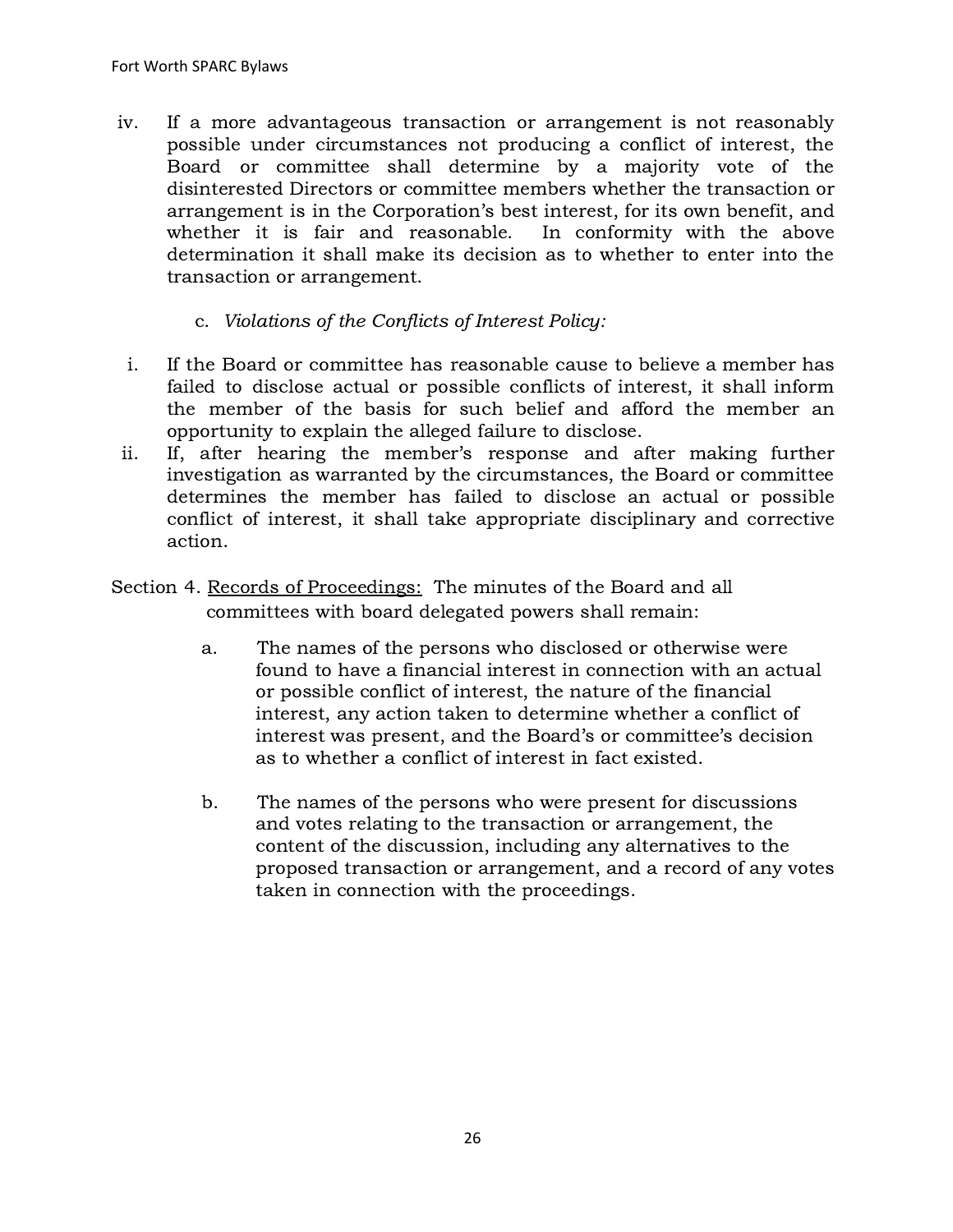#### ARTICLE 11: NOTICES

Section 1. Notices. Any notice required or permitted by the Bylaws to be given to a Director, officer, or member of a committee of the Corporation may be given in any manner allowed by the Act.

Section 2. Signed Waiver of Notice. Whenever any notice is required to be given under the provisions of the Act or under the provisions of the Certificate of Formation or the Bylaws, a waiver in writing signed by a person entitled to receive a notice shall be deemed equivalent to the giving of the notice. A waiver of notice shall be effective whether signed before or after the time stated in the notice being waived.

Section 3. Waiver of Notice by Attendance. The attendance of a person at a meeting shall constitute a waiver of notice of the meeting unless the person attends for the express purpose of objecting to the transaction of any business because the meeting is not lawfully called or convened.

## ARTICLE 12: SPECIAL PROCEDURES CONCERNING MEETINGS

Section 1. Meeting by Electronic Means. The Board of Directors, and any committee of the Corporation, may hold a meeting by telephone conference call or other electronic means in which all persons participating in the meeting can hear or communicate clearly with each other. The notice of a meeting by electronic means conference must state the fact that the meeting will be held by electronic means as well as all other matters required to be included in the notice. Participation of a person in a conference call meeting constitutes presence of that person at the meeting.

Section 2. Voting by Proxy. A person who is authorized to exercise a proxy may not exercise the proxy unless the proxy is delivered to the officer presiding at the meeting before the business of the meeting begins. The Secretary or other person taking the minutes of the meeting shall record in the minutes the name of the person who executed the proxy and the name of the person authorized to exercise the proxy. If a person who has duly executed a proxy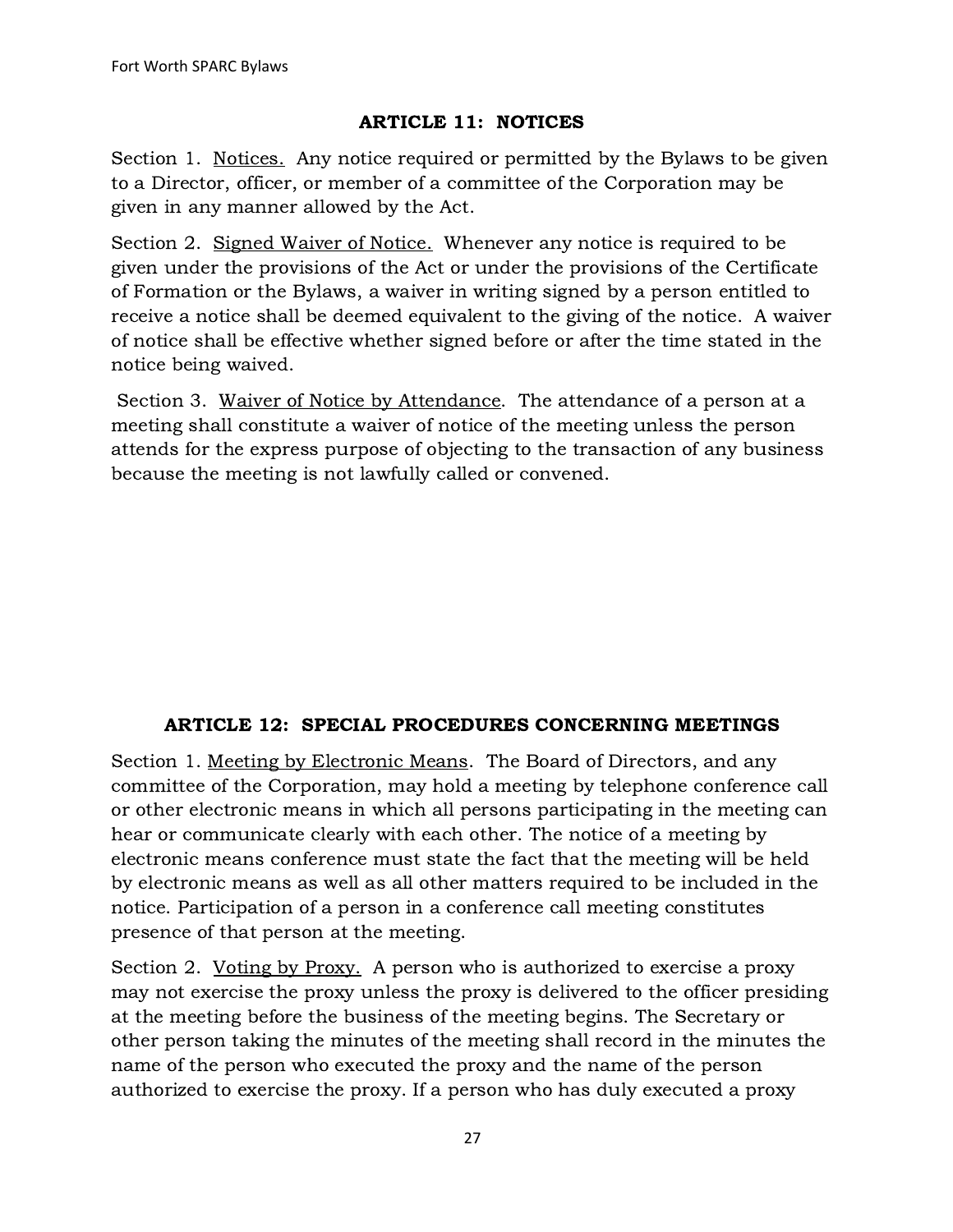personally attends a meeting or portion of a meeting, the proxy shall not be effective for that portion of the meeting of the person's attendance. A proxy filed with the secretary or other designated officer shall remain in force and effect until the first of the following occurs:

- a. An instrument revoking the proxy is delivered to the secretary or other designated officer.
- b. The proxy authority expires under the terms of the proxy.
- c. The proxy authority expires under the terms of the Bylaws.

## ARTICLE 13: PARLIAMENTARY AUTHORITY

Section 1. The rules contained in the current edition of Robert's Rules of Order Newly Revised shall govern this Corporation in all cases in which they are applicable and in which they are not in conflict with these bylaws, or the articles of incorporation.

## ARTICLE 14: AMENDMENTS TO BYLAWS

 Section 1. The Board of Directors may alter, amend, or repeal, or enact new Bylaws. The notice of any meeting at which the Bylaws are altered, amended, or repealed, or at which new Bylaws are adopted shall include the text of the proposed Bylaw provisions as well as the text of any existing provisions proposed to be altered, amended, or repealed. Alternatively, the notice may include a fair summary of those provisions.

## ARTICLE 15: MISCELLANEOUS PROVISIONS

Section 1. Legal Authorities Governing Construction of Bylaws. The Bylaws shall be construed in accordance with the laws of the State of Texas. All references in the Bylaws to statutes, regulations, or other sources of legal authority shall refer to the authorities cited, or their successors, as they may be amended from time to time.

Section 2. Legal Construction. If any Bylaw provision is held to be invalid, illegal, or unenforceable in any respect, the invalidity, illegality, or unenforceability shall not affect any other provision and the Bylaws shall be construed as if the invalid, illegal, or unenforceable provision had not been included in the Bylaws.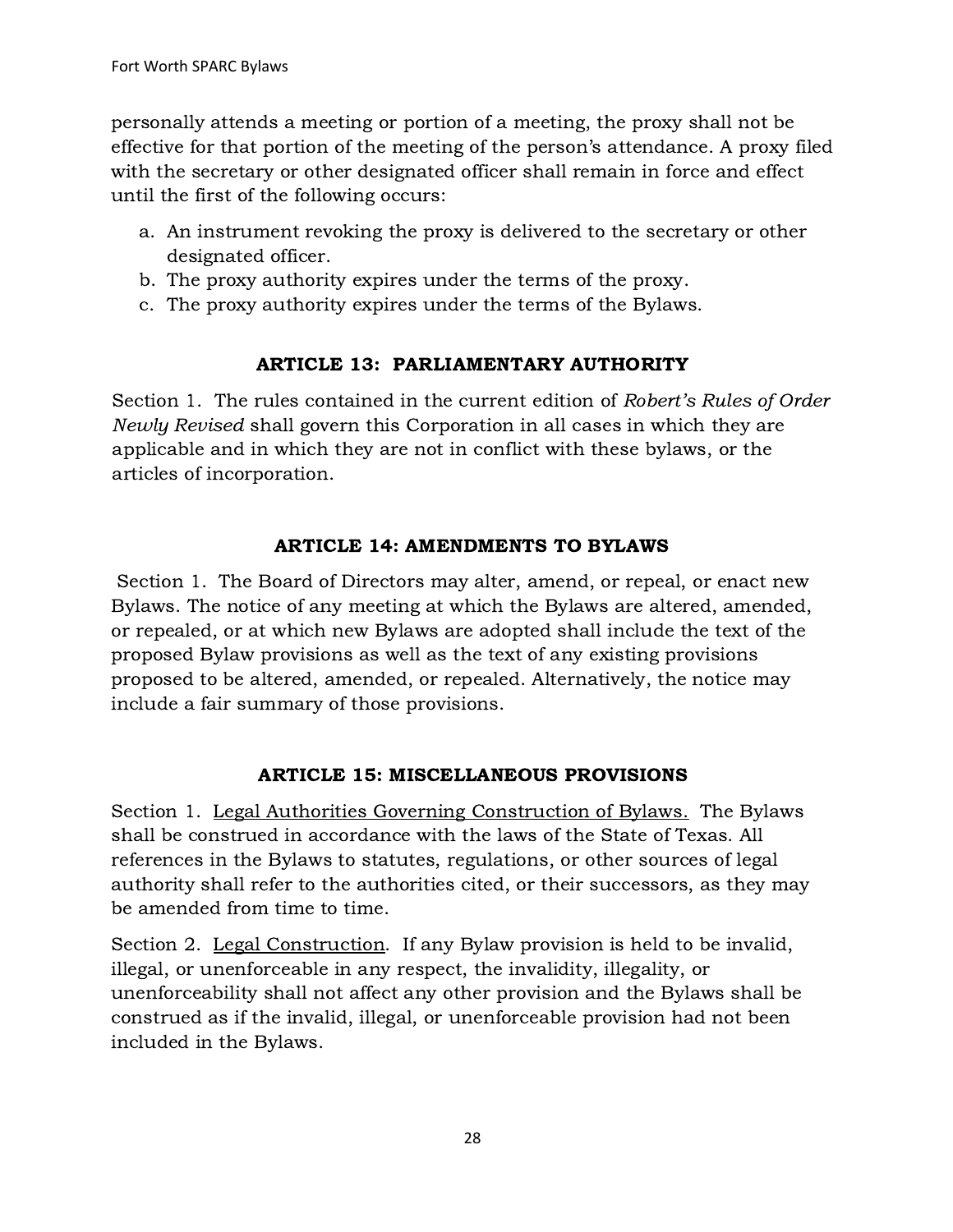Section 3. Headings. The headings used in the Bylaws are used for convenience and shall not be considered in construing the terms of the Bylaws.

Section 4. Gender. Wherever the context requires, all words in the Bylaws in the male gender shall be deemed to include the female or neuter gender, all singular words shall include the plural, and all plural words shall include the singular.

Section 5. Seal. The Board of Directors may provide for a corporate seal.

Section 6. Power of Attorney. A person may execute any instrument related to the Corporation by means of a power of attorney if an original executed copy of the power of attorney is provided to the Secretary of the Corporation to be kept with the Corporation records.

Section 7. Parties Bound. The Bylaws shall be binding upon and inure to the benefit of the Directors, officers, committee members, employees, and agents of the Corporation and their respective heirs, executors, administrators, legal representatives, successors, and assigns except as otherwise provided in the Bylaws.

 Section 8. Electronic Signatures. To the fullest extent permitted by the Act and other law, including the Texas Uniform Electronic Transactions Act, electronic signatures (such as e-mail) of Board members, officers and committee members, as between each other or each of them and the Corporation, shall constitute the valid signature of the person for purposes of obtaining consents or other matters prescribed by these Bylaws, unless a Board member or officer submits a written refusal to conduct any or certain transactions by electronic means.

## CERTIFICATE OF SECRETARY

 I hereby certify that I am duly elected and acting Secretary of said corporation and that the foregoing Bylaws, comprised of sixteen (16) pages (including this page), constitute the Bylaws of said Corporation as duly adopted by the Board of Directors by unanimous written consent dated 19 March, 2018

DATED:

 $\mathcal{L}$ 

Secretary of the Corporation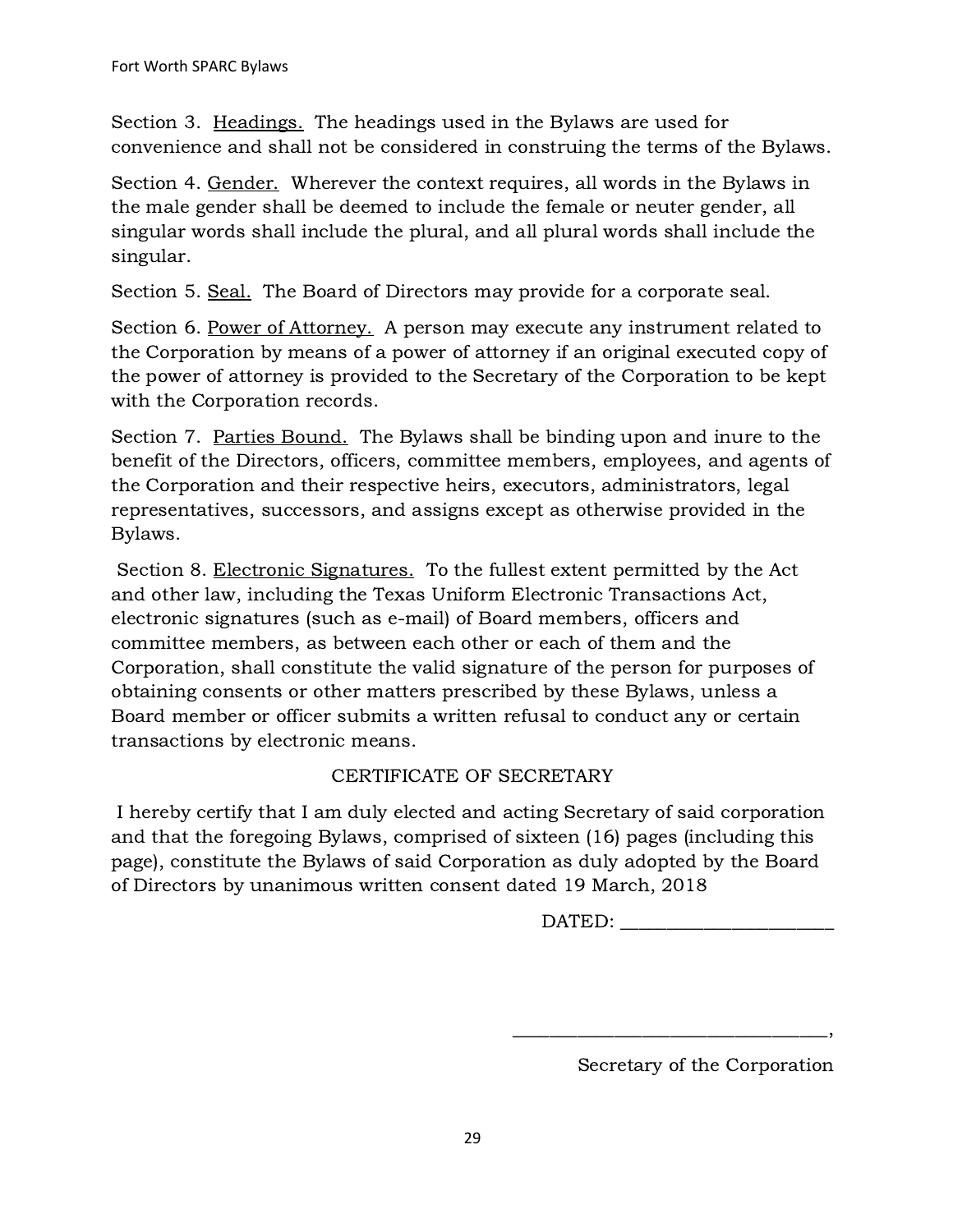Fort Worth SPARC Bylaws